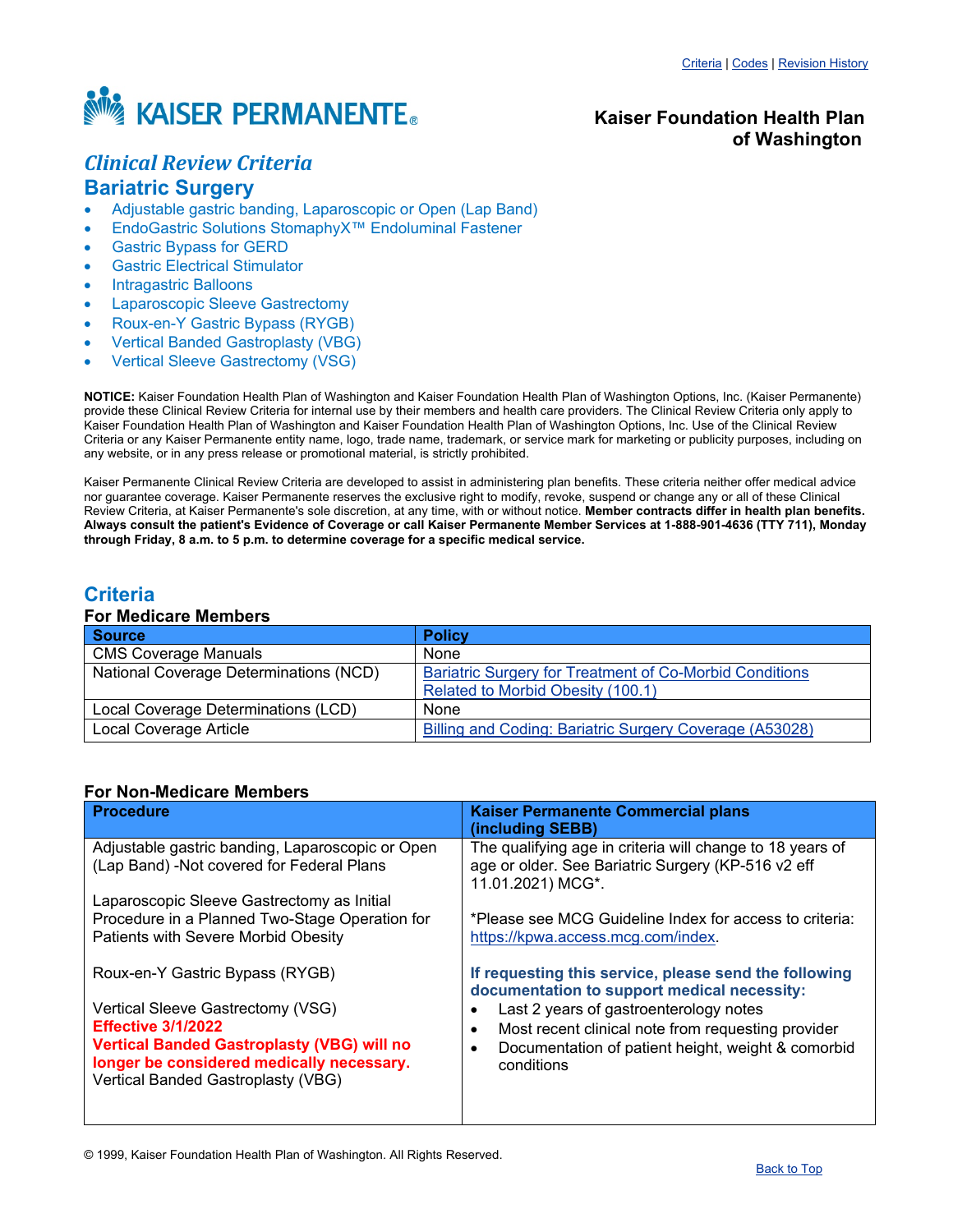| <b>Procedure</b>                                 | <b>Kaiser Permanente Commercial plans</b><br>(including SEBB)                                                                                                       |
|--------------------------------------------------|---------------------------------------------------------------------------------------------------------------------------------------------------------------------|
| EndoGastric Solutions StomaphyX™ Endoluminal     | There is insufficient evidence in the published medical                                                                                                             |
| Fastener                                         | literature to show that this service/therapy is as safe as                                                                                                          |
| Gastric Bypass for GERD                          | standard services/therapies and/or provides better long-<br>term outcomes than current standard services/therapies.                                                 |
| Gastric Electrical Stimulation (GES) for Obesity | If requesting review for these services, please send<br>the following documentation:                                                                                |
|                                                  | Last 6 months of clinical notes from requesting<br>provider &/or specialist                                                                                         |
| Intragastric Balloon Device                      | MCG* A-0970                                                                                                                                                         |
|                                                  | This is not covered per MCG                                                                                                                                         |
|                                                  | If requesting review for these services, please send<br>the following documentation:<br>Last 6 months of clinical notes from requesting<br>provider &/or specialist |
|                                                  | *Please see MCG Guideline Index for access to criteria:<br>https://kpwa.access.mcg.com/index.                                                                       |

The following procedures are not covered (benefits are varied and need to be verified): Biliopancreatic bypass, Distal gastric bypass, Duodenal switch (Single-Anastomosis Duodenal Switch), Mini-gastric bypass.

# **Effective March 1, 2022**

The vertical banded gastroplasty (VBG) is no longer a standard of care and is therefore considered not medically necessary and not covered.

CDC Adult Body Mass Index (BMI) Calculator [View Chart](https://www.cdc.gov/healthyweight/assessing/bmi/adult_bmi/english_bmi_calculator/bmi_calculator.html)

https://www.cdc.gov/healthyweight/assessing/bmi/adult\_bmi/english\_bmi\_calculator/bmi\_calculator.html Percent of Excess Body Weight Loss Formula

(Initial Weight – Postop Weight)/ (Initial weight – Ideal Weight\*) Ideal weight is defined by the weight corresponding to a BMI of 25 for the person in question.

**\*The MCG are proprietary and cannot be published and/or distributed.** However, on an individual member basis, Kaiser Permanente can share a copy of the specific criteria document used to make a utilization management decision. If one of your patients is being reviewed using these criteria, you may request a copy of the criteria by calling the Kaiser Permanente Clinical Review staff at 1-800-289- 1363 or access the MCG Guideline Index using the link provided above.

The following information was used in the development of this document and is provided as background only. It is provided for historical purposes and does not necessarily reflect the most current published literature. When significant new articles are published that impact treatment option, Kaiser Permanente will review as needed. This information is not to be used as coverage criteria. Please only refer to the criteria listed above for coverage determinations.

# **Evidence and Source Documents**

[EndoGastric](#page-5-0) Solutions [Gastric Bypass for GERD](#page-10-0) [Gastric Electrical Stimulator for Obesity](#page-9-0) [Intragastric Balloons](#page-13-0) [Laparoscopic Sleeve Gastrectomy](#page-9-1) [Vertical Sleeve Gastrectomy \(VSG\)](#page-6-0)

# **Background**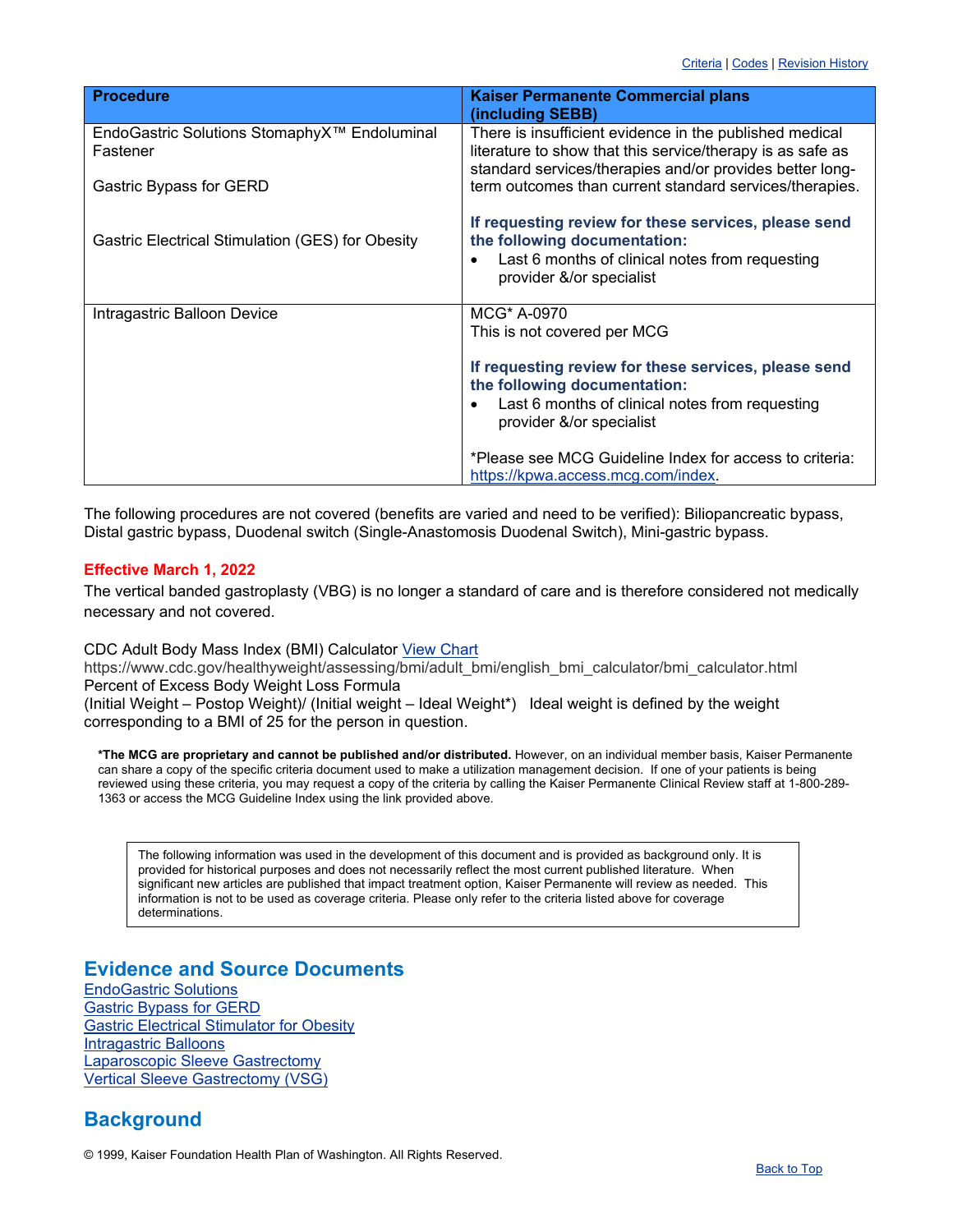The NIH has defined overweight as a BMI between 25 kg/m2 and 29.9 kg/m2, and obesity as a BMI of > 30 kg/m2. According to national survey data, an estimated one-third of adults in the United States are overweight. Overweight and obesity are associated with an increased risk of mortality. Individuals with a BMI > 30 have a 50- 100% increased risk of premature death compared to individuals with a BMI between 20 and 25. In addition, overweight and obesity are associated with an increased risk of coronary heart disease, type 2 diabetes, hypertension, certain cancers and musculoskeletal disorders such as knee osteoarthritis (Surgeon General report: USPSTF).

Lifestyle changes, including diet, exercise, and behavior modification, are generally considered first-line therapy for overweight and obesity. Pharmacotherapy can be used as an adjunctive therapy when lifestyle changes alone are ineffective. Medical management of obesity has been found to be less effective with individuals who are morbidly obese (BMI > 35) than for those with lower BMI, particularly in terms of sustained weight loss. The NIH has stated that bariatric surgery is an option for patients with a BMI > 40 or a BMI > 35 with comorbid conditions, who have failed medical treatment (Fisher and Schauer, 2002; NIH, 1998).

There are two main strategies for surgically inducing weight loss, gastric restriction and intestinal malabsorption. Restrictive procedures mechanically reduce the size of the stomach. This limits the amount of food a patient can consume at a single meal and causes early satiety. Substantial dietary compliance is required, because individuals are still able to consume high-calorie liquids or soft foods. Malabsorption procedures involve bypassing a portion of the intestines which decreases the proportion of nutrients that are absorbed from food. Some types of surgeries use elements of both strategies (Fisher and Schauer, 2002; Southern California-RAND EBPC 2004).

Two currently accepted bariatric surgery methods are Vertical Banded Gastroplasty (VBG) and Roux-en-Y gastric bypass (RYGB). VBG is a restrictive procedure that uses staples to create a narrow gastric inlet or pouch and a non-adjustable band is placed around the new inlet to prevent enlargement. RYGB includes both restrictive and malabsorptive elements. The stomach is reduced to a small gastric pouch, and this pouch is connected to a segment of the jejunum, bypassing the duodenum and proximal small intestine. RYGB can be performed as open surgery or laparoscopically.

Adjustable gastric banding is a restrictive technique, using the Lap-Band System® (Inamed). A small gastric pouch is formed by laparoscopically placing a silicone ring (the Lap-Band) around the upper part of the stomach just below the gastro-esophageal junction. The band is connected via tubing to an access port that is secured beneath the skin of the abdomen. The band has a reservoir that is accessed percutaneously and filled with saline. The size of the band can be adjusted by adding or removing saline. The Lap-Band is removable, either laparoscopically or via an open procedure. In the clinical study presented by the manufacturer to the FDA, 60% of the band removal procedures were laparoscopic. The Lap-Band has been used in Europe and Australia since early 1990s and was approved by FDA in June 2001 (manufacturer's Web site).

# **Medical Technology Assessment Committee (MTAC)**

## *Vertical Banded Gastroplasty (VBG) and Roux-en-Y gastric bypass (RYGB)* **2/10/1999: MTAC REVIEW**

**Evidence Conclusion:** The published scientific evidence consists of several large case series and one randomized controlled trial from multiple institutions published over a 10-year period of time. Vertical Banded Gastroplasty (VBG) Data from 4 case series and 1 RCT totaling 403 patients undergoing VBG with 75-100% follow up at 3 years demonstrates between 15 and 31% weight loss. Reoperation or revisional surgery was required in 3% of patients in one series and 36% in another series. Mortality was 1-3% overall. Roux-en-Y (REY)- Data from 2 case series and 1 RCT totaling 532 patients in the REY groups with 60-86% follow up at 3 years demonstrates that Roux-en-Y gastric restrictive surgery results in between 33 and 35% weight loss. Reoperation or revisional surgery was required in 6% of patients in one series and not reported in the other series. Mortality was 1% overall.

**Articles:** MacLean, LD et al. *Surgery*, 1993;113:380-388. See [Evidence Table.](http://www.ghc.org/public/hosting/clinical/criteria/pdf/bari1.pdf) Sugerman, HJ, et al. 1989: *Am J Surg.*;157 93-100. See [Evidence Table.](http://www.ghc.org/public/hosting/clinical/criteria/pdf/bari1.pdf)

Sjostrom CD, Peltonen M, Wedel H, Sjostrom L. Differentiated long-term effects of intentional weight loss on diabetes and hypertension. *Hypertension* 2000; 36: 20-25. See [Evidence Table.](http://www.ghc.org/public/hosting/clinical/criteria/pdf/bari2.pdf)

The use of gastric restrictive surgery (VBG or REY) meets the *Kaiser Permanente Medical Technology Assessment Criteria.*

# **12/8/2006: MTAC REVIEW**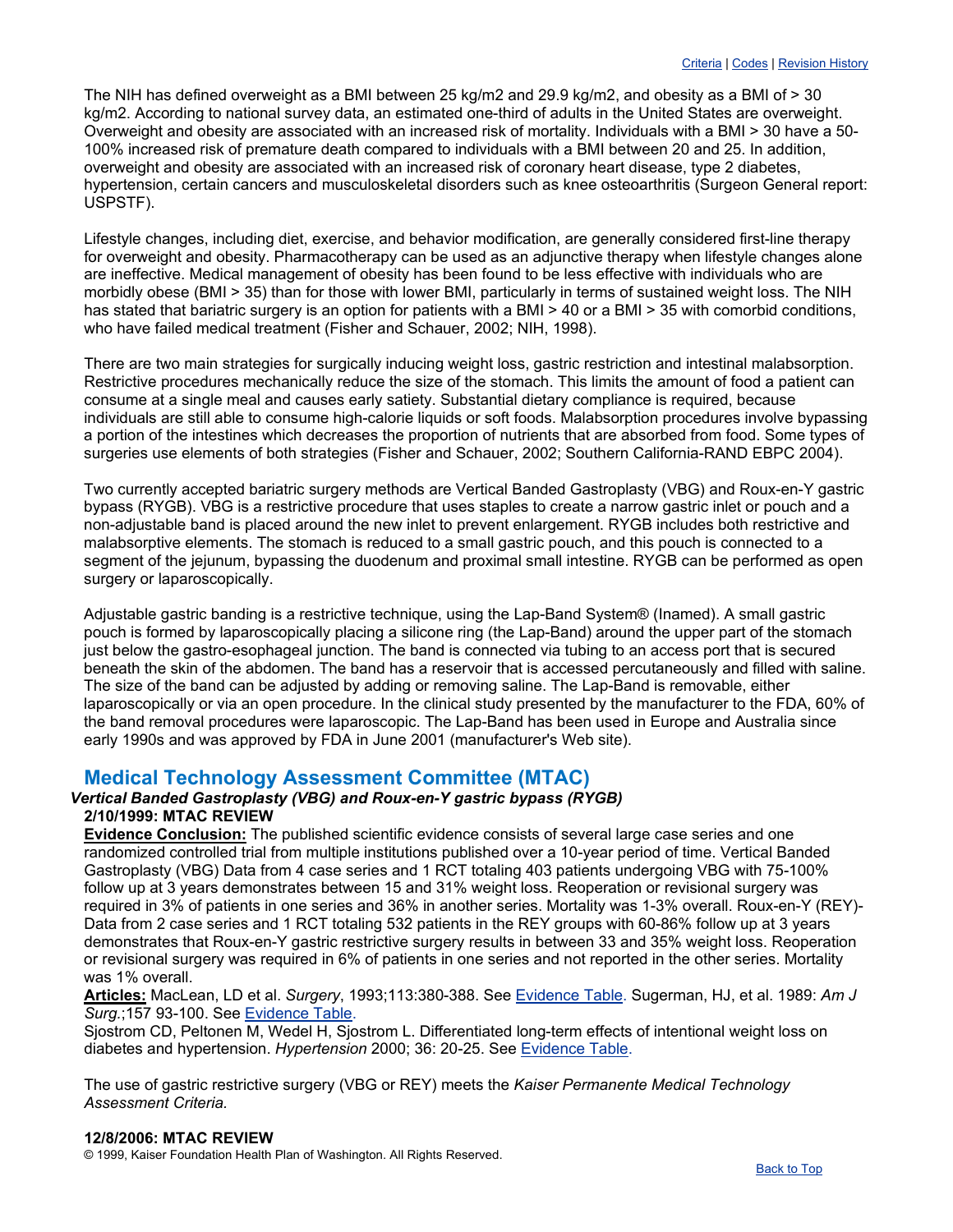#### **Vertical Banded Gastroplasty (VBG) and Roux-en-Y gastric bypass (RYGB)**

**Evidence Conclusion:** There is some evidence that Lap-Band surgery is more effective than optimal nonsurgical management for patients with BMI between 30-35 kg/m2 with co-morbidities. This evidence is not conclusive due to the size of the single RCT, and its limitations. Evidence from non-randomized studies suggests that gastric bypass surgery is more effective for weight loss than the Lap-Band technique for patients who meet standard eligibility criteria for bariatric surgery (BMI > 40 kg/m2 or > 35 kg/m2 with co-morbidities) and for the subset of patients with BMI > 50 kg/m2. Gastric surgery was not associated with more complications than the Lap-Band procedure, and studies generally found a higher reoperation rate after Lap-Band surgery. There may be residual confounding in the non-randomized studies. There are no randomized controlled trials comparing the safety and effectiveness of Lap-Band surgery to either gastric bypass or optimal non-surgical management for adults with BMI > 35 kg/m2. There is evidence from one randomized controlled trial that Lap-Band surgery is more effective for weight loss than a non-surgical intervention (i.e. supervised dieting, pharmacotherapy) for patients with BMI between 30-35 kg/m2 with co-morbidities (O'Brien et al., 2005). However, in the two years of follow-up 4 of the 39 patients who received the Lap-Band experienced prolapse of the posterior gastric wall. In addition, limitations of the study were that it was not blinded, follow-up was only two years, and the nonsurgical intervention was not well described beyond 6 months. The best evidence comparing the Lap-Band and Roux-en-Y gastric bypass comes from two non-randomized comparative studies (Weber et al., 2004; Cottam et al. 2006). Both matched patients who did and did not receive the Lap-Band according to age, sex and BMI. The Weber study included patients with BMI > 40 kg/m2 or BMI > 35 kg/m2 who had co-morbidities and the Cottam study did not specify eligibility criteria, but mean BMI was 47 kg/m2. Both studies found significantly more weight loss at 2-3 years and fewer co-morbidities in the group that underwent gastric bypass. In the Weber et al. study, the rate of reoperation was somewhat higher in the gastric bypass group than the Lap-Band group during the first 30 days (n=7 vs. n=1), but after 30 days the rate was higher in the Lap-Band group (n=26) than the gastric bypass group (n=4). The Cottam et al. study found a slightly higher rate of major reoperation in the gastric bypass group compared to the Lap-Band group (8% vs. 5%), but this difference was not statistically significant. A third nonrandomized study compared the Lap-Band and laparoscopic Roux-en-Y gastric bypass in super morbidly obese patients (BMI > 50 kg/m2). Similar to the studies of patients with lower mean BMI, there was greater reduction in BMI and a higher proportion of excess weight loss in patients who received gastric bypass compared to the Lap-Band. There appeared to be a greater reduction in co-morbidities and fewer complications in the gastric bypass group, but numbers were too small to accurately compare the groups in these areas. Reoperations were necessary in 15% of the Lap-Band group and 6.5% of the gastric bypass group. In all of the non-randomized studies, there may be confounding variables, differences between groups that affect the outcome (such as differences in commitment to losing weight). A large case series conducted in Italy (n=1893) provides additional information on the safety of the Lap-Band technique. Reported post-operative mortality was 1 out of 200 procedures (0.5%) and was restricted to patients with preoperative cardiovascular complications. The most common post-operative complications were gastric pouch dilation (5%) and tube port complications (4%). The ideal study would be a randomized controlled trial comparing long-term outcomes of gastric surgery with the Lap-Band and commonly accepted bariatric surgery procedures or optimal non-surgical management. One randomized controlled trial was identified and critically appraised. It compared the Lap-Band to non-surgical treatment. Five non-randomized comparative studies were identified comparing the Lap-Band to gastric bypass. One study conducted in Sweden was excluded because it compared two case series of patients treated at different institutions. A second study was excluded because only preliminary findings were reported: there was 60% follow-up at 1 year and 15% at 2 years. The other three studies were critically appraised. A large case series from Italy (n=1863) was also reviewed to evaluate the long-term safety of Lap-Band surgery. **Articles:** *Evidence tables were created for the following studies:* O'Brien PE, Dixon JB, Laurie C et al. Treatment of mild to moderate obesity with laparoscopic adjustable gastric banding or an intensive medical program. *Ann Intern Med* 2005; 144: 625-633. See [Evidence Table.](http://www.ghc.org/public/hosting/clinical/criteria/pdf/bari3.pdf) Weber M, Miller MK, Bucher T. Laparoscopic gastric bypass is superior to laparoscopic gastric banding for treatment of morbid obesity. *Ann Surg* 2004; 240: 975-983. See [Evidence Table.](http://www.ghc.org/public/hosting/clinical/criteria/pdf/bari4.pdf) Cottam DR, Atkinson J, Anderson A et al. A case-controlled matched-pair cohort study of laparoscopic Roux-en-Y gastric bypass and Lap-Band patients in a single US center with three-year follow-up. *Obesity Surg* 2006; 16: 534-540. See [Evidence Table.](http://www.ghc.org/public/hosting/clinical/criteria/pdf/bari5.pdf) Browne WB, Julliard K, Castro AE et al. Laparoscopic gastric bypass is superior to adjustable gastric band in super morbidly obese patients. *Arch Surg* 2006; 141: 683- 689. See [Evidence Table.](http://www.ghc.org/public/hosting/clinical/criteria/pdf/bari6.pdf) Angrisani L, Furbette F, Doldi SB et al. Lap-Band adjustable gastric banding system: The Italian experience with 1863 patients operated on over 6 years. *Surg Endosc* 2003; 17: 409-412. See [Evidence Table.](http://www.ghc.org/public/hosting/clinical/criteria/pdf/bari7.pdf)

The use of adjustable gastric banding and lap-band in the treatment of obesity does not meet the *Kaiser Permanente Medical Technology Assessment Criteria.*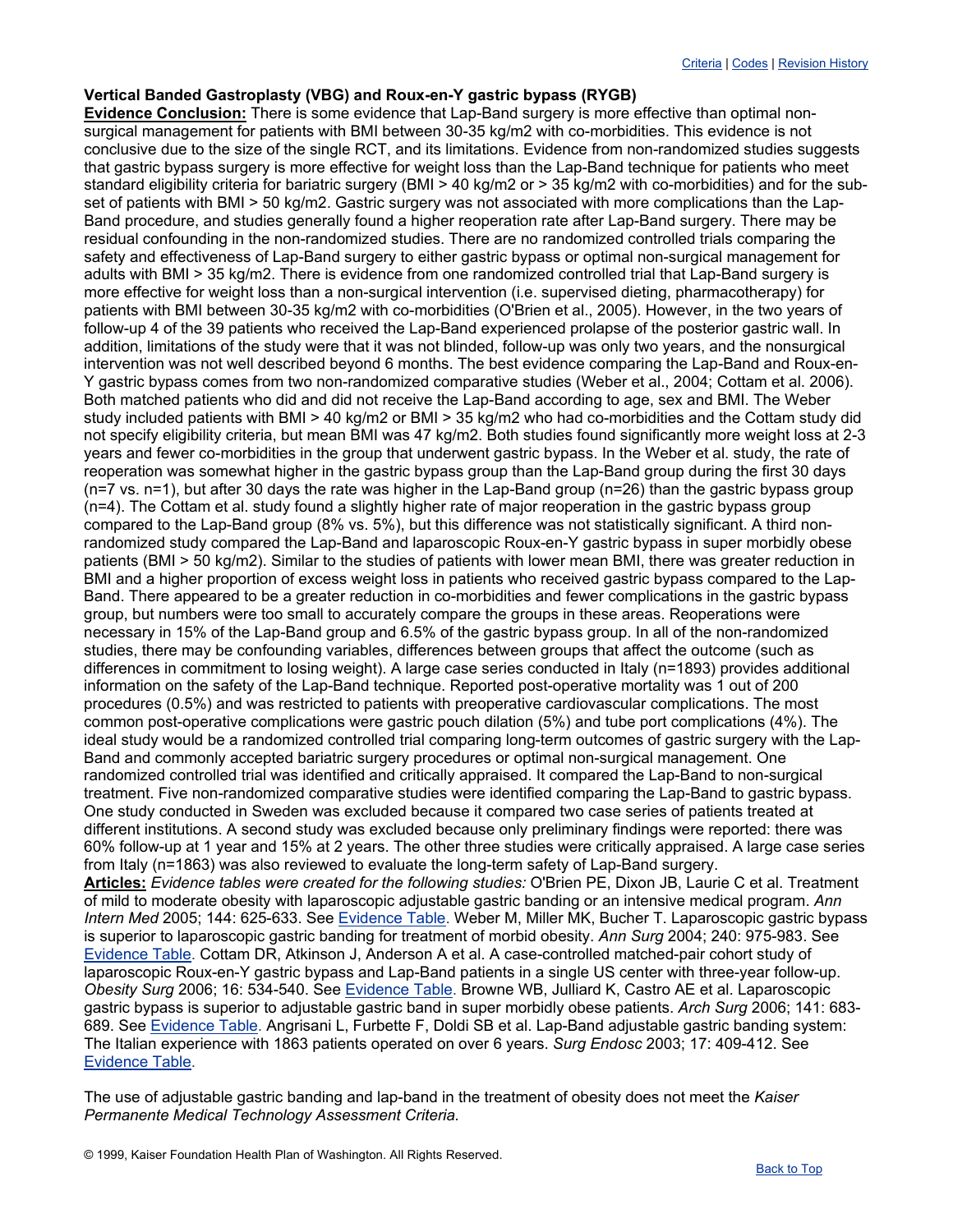## **12/15/2014: MTAC REVIEW**

# **Vertical Banded Gastroplasty (VBG) and Roux-en-Y gastric bypass (RYGB)**

**Evidence Conclusion:** There is a lack of good quality RCTs with long-term follow-up that compared laparoscopic gastric banding versus Roux-en-Y gastric bypass or laparoscopic sleeve gastrectomy. The few published RCTs were small, with short follow-up duration, and methodological limitations. Colquitt and colleagues' 2014 systematic review and meta-analysis on surgery for morbid obesity was the last published update of previous Cochrane reviews and updates on that topic conducted by the same group of authors over the last decade. This last August 2014 update (Evidence table 1) included RCTs on bariatric surgery published through December 2013. The meta-analysis included 15 trials (N=1,180 participants) that compared different bariatric surgery procedures used for weight loss (seven additional trials compared surgery to non-surgical weight loss therapies). The meta-analysis had valid methodology and analysis, but the majority of the studies included had uncertain or high risk of bias. The overall results for the comparisons made among the three most commonly performed procedures were as follows: Laparoscopic gastric bypass (LRYGB) vs. laparoscopic adjustable gastric banding (LAGB)

The review found moderate quality evidence from 3 RCTs with uncertain risk of bias that LRYGB achieved significantly greater weight loss and BMI reductions up to 5 years after surgery vs. LAGB. Two trials reported longer duration of hospitalization with LRYGB, and one study showed that it was associated with larger number of late major complications vs. LAGB. On the other hand, one study showed that a large proportion of those undergoing LAGB required reoperation for band removal (the authors warned against generalizability of results of this study due to high drop-out rates). The evidence on QoL and co-morbidities was of very low quality. LAGB vs laparoscopic sleeve gastrectomy (LSG) One relatively small study (Himpens et al, 2006) with methodological limitations (reviewed earlier by MTAC) showed that reductions in weight and BMI were statistically significantly higher with LSG vs LABG. The study also showed that symptoms of GERD were resolved in a higher proportion among patients in the LSG group vs. LAGB (no tests of significance were provided). Open or LRYGB vs. LSG The RCTs included showed no statistically significant differences between the two procedures in the reductions in weight or BMI. Serious adverse events were reported in one trial and were higher in the LRYGB group. There were no statistically significant differences between the 2 procedures in their effect on comorbidities and complications except for one study that showed significantly more improvement in diabetes mellitus with LRYGB. The authors of the review concluded that the outcomes were similar between RYGB and LSG and that both procedures had better outcomes than LAGB. There was no good evidence from RCTs to determine whether any procedure was more effective than another in controlling comorbidities. The studies had relatively short-term follow-up durations, which was insufficient to study the long-term effects of the surgical procedures. Wang et al, 2013 (Evidence table 2) conducted a meta-analysis of 11 randomised and non-randomized controlled studies (N=1,004 participants) that compared LAGB with LSG. The pooled results suggest that LSG is associated with greater excess with loss (EWL% mean difference -12.55 [95% CI, -15.66, -9.43] at 6 months and -4.97 [95% CI, -7.58, -2.36] at 12 months). LSG was also associated with better improvement in type 2 DM than LAGB (pooled OR of 0.34; 95 % CI 0.16-0.73). The meta-analysis combined the results of a small number of randomized and non-randomized studies with small sample sizes and short-term follow-up durations. The authors concluded that larger RCTs with long-term follow-up are needed to compare the efficacy of LSG, LAGB, and LRYGB.

© 1999, Kaiser Foundation Health Plan of Washington. All Rights Reserved. Dogan and colleagues (2014) compared the safety and effectiveness of LAGB, LRYGB, and LSG in a matched retrospective cohort study involving 735 patients who underwent the procedures in two centers in the Netherlands between 2007 and 2010. The results showed that LRYGB was associated with a significantly higher excess weight loss compared to LSG in the first year after which there was no significant difference in weight loss between the two procedures. After 3 years of follow-up LAGB had a higher complication rate compared to the other two procedures. Revision surgery was needed in 21% of LAGB, and 9% of LSG underwent conversion to RYGB. The authors concluded that LRYGB is a safe and effective treatment in morbidly obese patients with good long-term outcomes. LSG was comparable to LRYGB regarding weight loss and complication rate; and that LAGB was inferior to both LRYGB and LSG. Arterburn, et al (2014) compared the short and long-term outcomes of LRYGB and LAGB in a retrospective cohort study of 7,457 adult patients who underwent laparoscopic bariatric surgery from January 2005 through December 2009 in 10 health care systems (including Kaiser Permanente) in the US. 1,507 underwent LAGB and 5,950 underwent RYGB. The primary outcomes were change in BMI, composite of 30-day rate of major adverse outcomes, subsequent hospitalization, and subsequent intervention. The results indicate that RYGB led to a significantly greater loss in BMI than LAGB (14.8 loss with RYGB vs. 8.0 LAGB, p<0.001). RYGB was associated with a higher rate of short-term complication, and long-term subsequent hospitalization. LAGB on the other hand was associated with a higher risk of long-term subsequent interventions procedures. The study was large and included a diverse group of patients but was retrospective and not randomized. Data were obtained from records which did not included all required information, and the subsequent interventions and hospitalizations may have been due to causes unrelated to the bariatric procedures. Trastulli et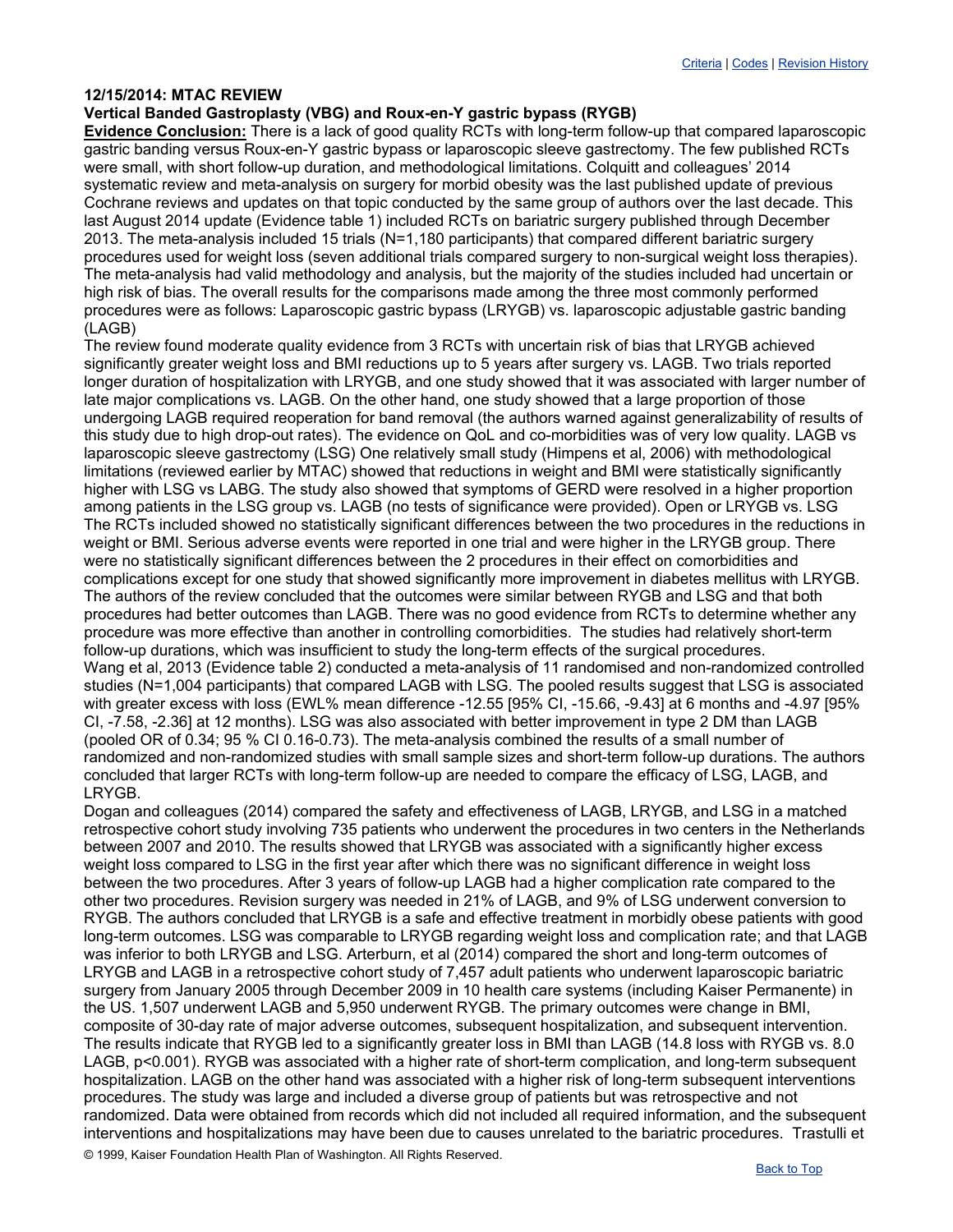al (2013) conducted a systematic review to evaluate the safety and effectiveness of LSG in terms of weight loss, comorbidity remission, and efficacy for the management of patients with type 2 diabetes mellitus. The review included 15 RCTs, 6 of which compared LSG with LGB and 2 vs. LAGB. Three of these studies were judged by the authors to have good quality and the rest were of fair quality. The authors could not perform a meta-analysis due to the heterogeneity of the studies but performed some cumulative analyses when suitable. The results of these analyses indicate that the complication rate was 12.1% (range 10-32%) with LSG vs. a mean of 20.9% (range 10-26.4%) with LGB. Only two trials compared LSG with LAGB, one reported 0% hospital morbidity for both procedures, and the other (Himpens 2006) a total of 7 (17.5%) complications with LAGB (all were late) vs. 2 (5%) complications with SLG (all were postoperative). The percentage of excess weight loss (%EWL) ranged from 49% to 81% in the LSG group, 62.1% to 94.4% in the LGB group, and 28.7%-48% in the LAGB group) in a follow-up duration ranging from 3 months to 3 years. Type 2 DM remission ranged from 26.5% to 75% with LSG and 42%-93% with LGB. Buchwald and colleagues (2009) performed a systematic review and meta-analysis of 621 experimental and observational studies (N=136,134 participants) on bariatric surgery that were published in English between 1990- 2006, and that reported on the resolution of type 2 diabetes. Nineteen studies with 43 treatment arms and 11,175 patients reported on both weight loss and diabetes resolution separately for diabetic patients (N=4,070). The analysis indicated that overall, 78.1% of diabetic patients had complete resolution, and diabetes was improved or resolved in 86.6% of patients. Weight loss and diabetes resolution were greatest for patients undergoing biliopancreatic diversion/duodenal switch, followed by gastric bypass, and least for banding procedures. Insulin levels declined significantly postoperatively, as did hemoglobin A1C and fasting glucose values. Conclusion: The limited published evidence comparing LAGB to LRYGB or LSG suggest that LAGB is not the most effective surgical procedure for the morbidly obese patients. The literature indicates that LAGB may have shorter operative time, shorter length of hospital stays, and lower rate of early complications; but it is also associated with higher rates of late complications and risk of surgical interventions compared to other bariatric surgery procedures. There is no good published quality evidence to date, to determine the comparative effectiveness of LAGB to LSG or LRYGB on the resolution of co-morbidities and improvement of health-related quality of life.

**Articles:** The literature search for studies published after the 2006 MTAC review, revealed over 500 publications, many of which were unrelated to the current review. Very few small randomized controlled trials compared the effects of one surgical bariatric procedure versus another. The search identified a recently updated Cochrane review (Colquitt et al, 2014) on surgery for weight loss in adults; a meta-analysis that compared LAGB with LSG (Wang et al, 2013), a multicenter retrospective matched cohort study (Dogan et al, 2014) that compared gastric bypass, LAGB and LSG in morbidly obese patients; three systematic reviews with no meta-analyses of RCTs on bariatric surgeries; a comparative effectiveness study of laparoscopic adjustable gastric banding vs. laparoscopic gastric bypass; as well as several cohort studies with no control or comparison groups that reported on short and long-term outcomes of gastric banding and LSG procedures. The two most recent meta-analyses were selected for critical appraisal.

Colquitt JL, Pickett K, Loveman E, et al. Surgery for weight loss in adults. Cochrane Database Syst Rev. 2014 Aug 8;8:CD003641. DOI: 10.1002/14651858.CD003641.pub 4. [See Evidence Table 1](http://www.ghc.org/public/hosting/clinical/criteria/pdf/lapband_1.pdf)

Wang S, Li P, Sun XF, et al. Comparison between laparoscopic sleeve gastrectomy and laparoscopic adjustable gastric banding for morbid obesity: a meta-analysis. Obes Surg. 2013 Jul; 23(7):980-986. [See Evidence Table 2](http://www.ghc.org/public/hosting/clinical/criteria/pdf/lapband_2.pdf)

The use of LAGB in the treatment of obesity does not meet the *Kaiser Permanente Medical Technology Assessment Criteria.*

# <span id="page-5-0"></span>*EndoGastric Solutions Stomaphy X™ Endoluminal Fastener*

## BACKGROUND

© 1999, Kaiser Foundation Health Plan of Washington. All Rights Reserved. Obesity Surgery the EndoGastric Solutions StomaphyX™ endoluminar fastener and delivery system is a sterile, single-use device for use in transoral tissue approximation and ligation in the GI tract. The system consists of an ergonomic, flexible fastener delivery device and sterile polypropylene fastener implants. The device is introduced into the body through the mouth under endoscopic visualization. Once inside the stomach, the stomach wall is suctioned into the tissue port on the StomaphyX<sup>™</sup> creating a large plication. Non-resorbable polypropylene fasteners are then deployed across the fold to hold the tissue in place. Typically, 10 to 20 folds are required depending on the patient's anatomy. The pleats created in the stomach will reduce its size, which would potentially lead to early satiety and weight loss. According to the manufacturer, the StomaphyX™ procedure is incisionless, adjustable, and revisable. It is usually performed as an outpatient procedure, and is intended for individuals who want an alternative to invasive weight loss surgery, or those who have had previous gastric bypass surgery and are regaining weight. The EndoGastric Solutions StomaphyX™ endoluminar fastener and delivery system was cleared for marketing by the FDA in February 2007 for use in endoluminal trans-oral tissue approximation and ligation in the GI tract. The InScope™ Tissue Apposition System is a sterile, single patient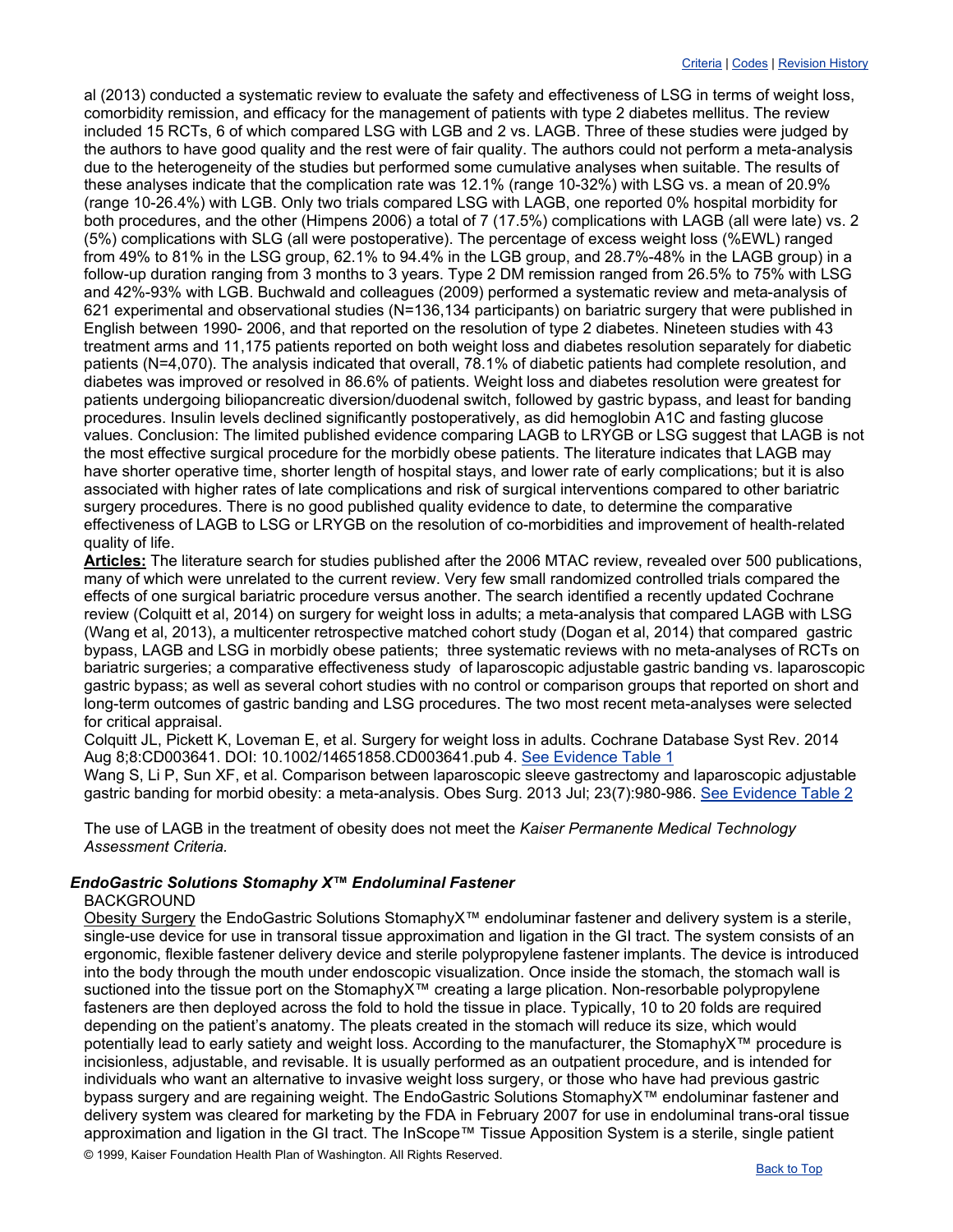used disposable suture system for approximating and securing soft tissue within the gastrointestinal tract. It is intended to perform suturing in conjunction with endoscopes having a working channel of 2.8 mm or larger. The system can be used to treat variety of defects endoscopically including ulcers and perforations (FDA Web site). The InScope™ Tissue Apposition System was cleared by the FDA for marketing in January 2007 to be used for the placement of sutures and approximation of soft tissue. GERD According to the Montreal Consensus, gastroesophageal reflux disease (GERD) is defined as a condition which develops when the reflux of stomach contents cause troublesome symptoms and/or complications. GERD is a mechanical disorder that is caused by a defective lower esophageal sphincter, a gastric emptying disorder, or failed esophageal peristalsis. Typical symptoms of GERD include heartburn and regurgitation; however, overtime reflux can cause ulceration, Barrett's esophagus, airway disease, and esophageal cancer. It is estimated that 40% of individuals in the United States suffer from GERD on a monthly basis. Current treatment options for GERD include long-term use of acid suppression medications or surgical intervention. While treatment with acid suppressing medications such as proton pump inhibitors and histamine 2-receptor blockers are effective, they do not treat the underlying mechanical disorder. Additionally, not all patients respond to these therapies (Zagol 2011, Stefanidid 2010). Surgery is another treatment option for patients with GERD. According to the Society of American Gastrointestinal and Endoscopic Surgeons (SAGES), surgical therapy should be considered in patients with a diagnosis of reflux who (Stefanidid 2010): Have failed medical management (due to inadequate symptom control, severe regurgitation not controlled with acid suppression, or medication side-effects). Opt for surgery despite medical management (due to quality-of-life considerations, lifelong need for medication intake, expense of the medication, etc.). Have complications of GERD (e.g., Barrett's esophagus, peptic stricture). Have extra-esophageal manifestations (asthma, hoarseness, cough, chest pains, aspiration). There are a variety of surgical procedures used for the treatment of GERD. Currently, there is no consensus on the best procedure for all patients. The choice of procedure is often based on anatomic considerations and expertise; however, the laparoscopic Nissen fundoplication has emerged as one of the most widely used techniques. With fundoplication, the gastric fundus is wrapped around the lower end of the esophagus to reduce gastric reflux. The fundal wrap can be either total (360°) or partial (less than 360°). Studies suggest that approximately 90% of patients who undergo Nissen fundoplication achieve symptom relief. Side effects of this procedure include dysphagia, hyperflatulence, inability to belch, bloating, and postsurgery bowel symptoms (AGA 2008, Stefanidid 2010). Transoral incisionless fundoplication using the EsophyX device (EndoGastric Solutions, Inc., Redmond, WA) has been proposed as a less invasive alternative to traditional surgical procedures. This procedure attempts to decrease the reflux of stomach acid into the esophagus through the reconstruction of an anti-reflux barrier. The EsophyX device is inserted transorally, under direct endoscopic visualization, into the stomach and is positioned at the junction of the stomach and the esophagus. Once positioned, the device uses suction and transmural fasteners to facilitate the recreation of the esophageal gastric valve. The result is an omega shaped valve 3-5 cm in length and 200-300° in circumference. This procedure may also reduce hiatal hernias that are less than 2 cm in size through the use of a built-in vacuum invaginator. As this procedure is incisionless and can often be performed on an outpatient basis it is an attractive alternative to conventional surgical procedures (Jafri 2009, Louis 2010). The EsophyX system had been cleared by the FDA for use in transoral tissue approximation, full-thickness plication and ligation in the gastrointestinal tract for the treatment of GERD in patients with symptomatic chronic GERD who require and respond to pharmacological therapy. This device may also be used to narrow the gastroesophageal junction and reduce hiatal hernia ≤2 cm in size in patients with symptomatic chronic GERD. The EsophyX system has not been previously reviewed by the Medical Technology Assessment Committee and is being review based on request from bariatric surgery and a member appeal.

## **04/09/2008: MTAC REVIEW**

## **EndoGastric Solutions Stomaphy X™ Endoluminal Fastener**

**Evidence Conclusion:** There is insufficient published evidence to determine the efficacy and safety of the EndoGastric Solutions StomaphyX™ endoluminar fastener for weight loss. There is insufficient published evidence to determine the efficacy and safety of the InScope™ Tissue Apposition System for endoscopic gastric sutures.

**Articles:** The literature search did not reveal any published studies, on the EndoGastric Solutions StomaphyX™ endoluminar fastener and delivery system, or on the InScope™ Tissue Apposition System. Information about the systems was obtained from the FDA and the manufacturer's Web sites.

The use of endoluminar fasteners in the treatment of obesity does not meet the *Kaiser Permanente Medical Technology Assessment Criteria.*

#### <span id="page-6-0"></span>*Vertical Sleeve Gastrectomy (VSG)* BACKGROUND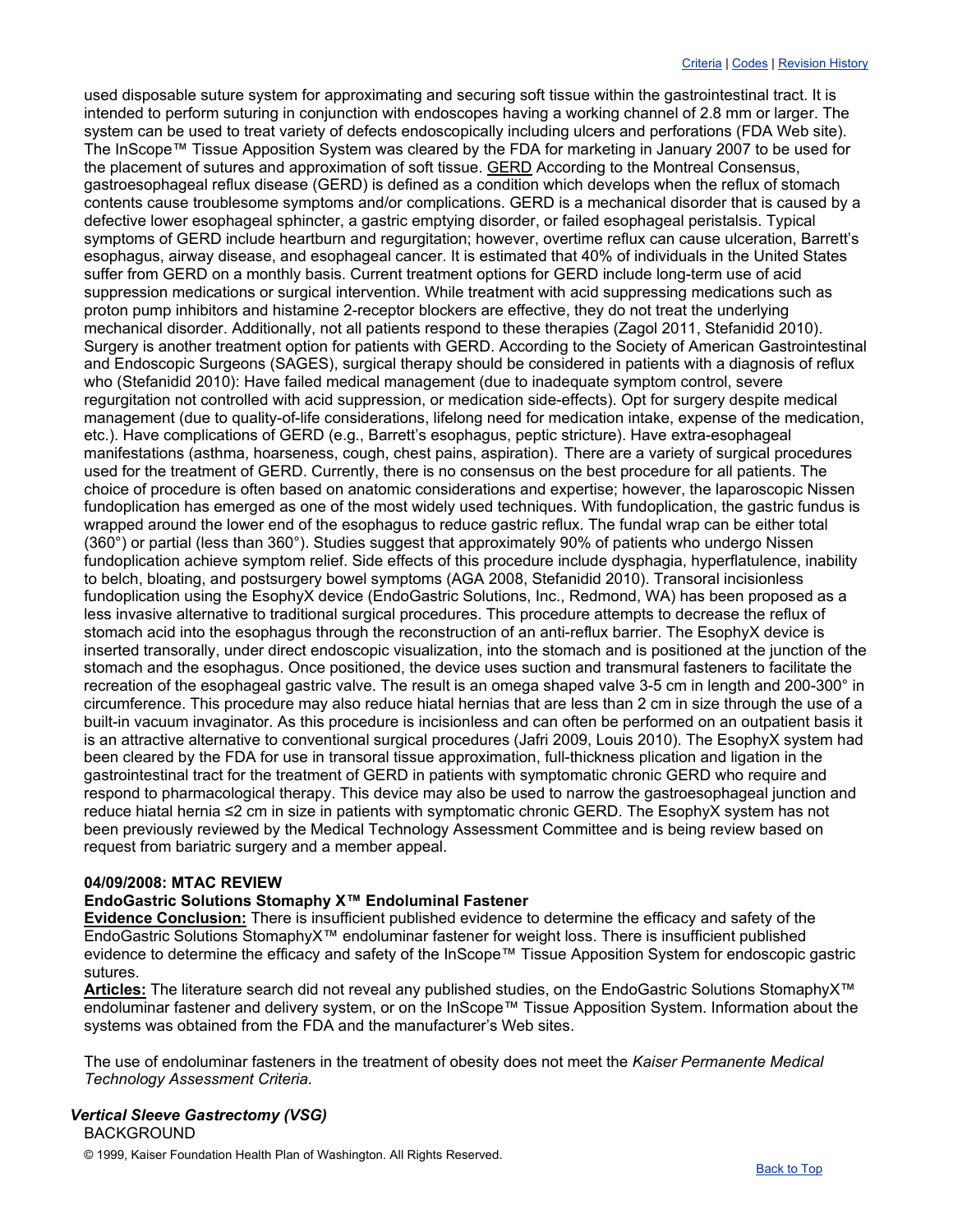Obesity is a rapidly growing health problem in the United States and worldwide. According to data from the National Health and Nutrition Examination Survey (NHANES), over two thirds of the adults in the US are overweight or obese. Overweight is defined as Body Mass Index [BMI] between 25 and 29 kg/m2, and obesity is defined as BMI of 30.0 kg/m2 or higher. Obesity can be further subdivided into class 1: (BMI 30 to less than 35), class 2: (BMI 35 to less than 40), class 3: severe or morbid obesity (BMI of 40 or higher), and class IV: super obese or super morbid (BMI >50 kg/m2). Obesity leads to substantial morbidity, lower social functioning and quality of life, as well as premature mortality. It is associated with development and /or aggravation of many chronic conditions including cardiovascular diseases, hypertension, type 2 diabetes mellitus, sleep apnea, some forms of cancer, depression, and osteoarthritis (Duval 2006, Ogden 2006, Sturm 2007, Flegal 2012). Diet, behavioral modification, and exercise are the primary recommended treatments for obesity, but were found to have limited success among the morbidly obese. Drug therapy may be indicated for some, but has its side effects, and the majority regain the lost weight over time. Bariatric surgery is considered as an alternative therapy for morbidly obese individuals. Studies showed that bariatric surgery was more effective than behavioral and medical therapy, had long-term control of obesity, and improved comorbidities as type 2 diabetes. There are several surgical techniques for weight loss, but the Roux-en-Y gastric bypass (RYGB) and the adjustable gastric banding (AGB) are the two most commonly performed procedures across the world. However, surgery is a major intervention and may be associated with risk of complications and perioperative mortality. The morbidly obese individuals usually have a higher incidence of co-existing medical problems and are more likely to develop short and long-term complications after bariatric surgery (Karamanakos 2008, Almogy 2004, Fuks 2009). Sleeve gastrectomy (SG), also known as vertical sleeve gastrectomy (VSG), vertical gastrectomy (VG), greater curvature gastrectomy, parietal gastrectomy or vertical gastroplasty, was initially described in the late 1980s, as a first step procedure performed before RYGB or biliopancreatic diversion-duodenal switch in the super obese patients with severe comorbidities. It was intended to achieve a significant weight loss prior to performing a more restrictive and malabsorption operation among those at high surgical or anesthesiologic risk. After a period of initial weight loss, the surgical risk would be reduced, and the second definitive surgery could be performed. More recently, SG have been increasingly used as stand-alone operation for the morbidly obese patients due to its technical simplicity and short-term outcomes in weight loss (Lee 2007, Rubin 2008, Akkary 2008, Mellissas 2008, Keuper 2008, Kehagias 2011). Sleeve gastrectomy is a purely restrictive operation with no malabsorptive effects. It involves removing the fundus and greater curvature portion of the stomach leaving a narrow tubular stomach that is approximately the size and shape of a banana. It preserves the integrity of the pylorus and does not include intestinal bypass as part of the technique. The technique is simple, but some components of the surgery can result in serious complications if not performed correctly (Peterli 2009, Gill 2010, Brethauer 2011). There are several mechanisms contributing to the weight loss with SG; removing 80-90% of the stomach and leaving behind only a sleeve restricts the amount of the food that can be ingested and gives the sensation of fullness with minimal oral intake. Hormonal change represented by the decrease in the ghrelin level due to resection of the fundus may be another factor for the weight loss, as well as the accelerated gastric emptying, and the behavioral modification of the patients. The exact underlying mechanism is still unknown, and the long-term effects of the surgery are still under investigation (Rubin 2008, Akkary 2008, Moy 2008, Karamanakos 2008, Brethauer 2011). Sleeve gastrectomy has many potential advantages. Preservation of gastric function including the pylorus eliminates dumping, and being purely restrictive, SG does not result in malabsorption. Moreover, it can be performed laparoscopically (laparoscopic sleeve gastrectomy or LSG) even in the super-obese patients. SG does not require implantation of any artificial device or adjustments as the laparoscopic adjustable gastric band. It can also be performed in patients with disorders which preclude intestinal bypass e.g. anemia or Crohn's disease. However, the procedure is irreversible and has potential complications associated with the relatively long staple line such as bleeding and leakage. Leakage is the most concerning complication after SG and may result from the placement of the final staple line across the gastroesophageal junction or distal esophagus resulting in a staple line disruption. It may also result from mid-sleeve stenosis due to stenosis in the lumen or twisting or kinking of the sleeve at the incisura. Other reported complications associated with the sleeve gastrectomy include pulmonary embolism, subphrenic abscess, liver failure, stricture, wound infection, and need for reoperation. On the long-term, sleeve gastrectomy may potentially lead to gastroesophageal reflux disease due to an increase in the gastric pressure associated with the procedure (Moy 2008, Fuks 2009, Brethauer 2011). The First Report form the American College of Surgeons Bariatric Surgery Center Network indicates that obesity is a life-long disease, and thus short-term safety and efficacy of bariatric surgery should not be the deciding factor for selection of the procedure, and long-term follow-up beyond 1 year is needed; more importantly 5 years or longer. The report also notes that specifically longer-term assessment of the sleeve gastrectomy is critical as the gastric pouch enlargement over time may limit its ultimate effectiveness (Hutter 2011).

# **04/06/2009: MTAC REVIEW Vertical Sleeve Gastrectomy (VSG)**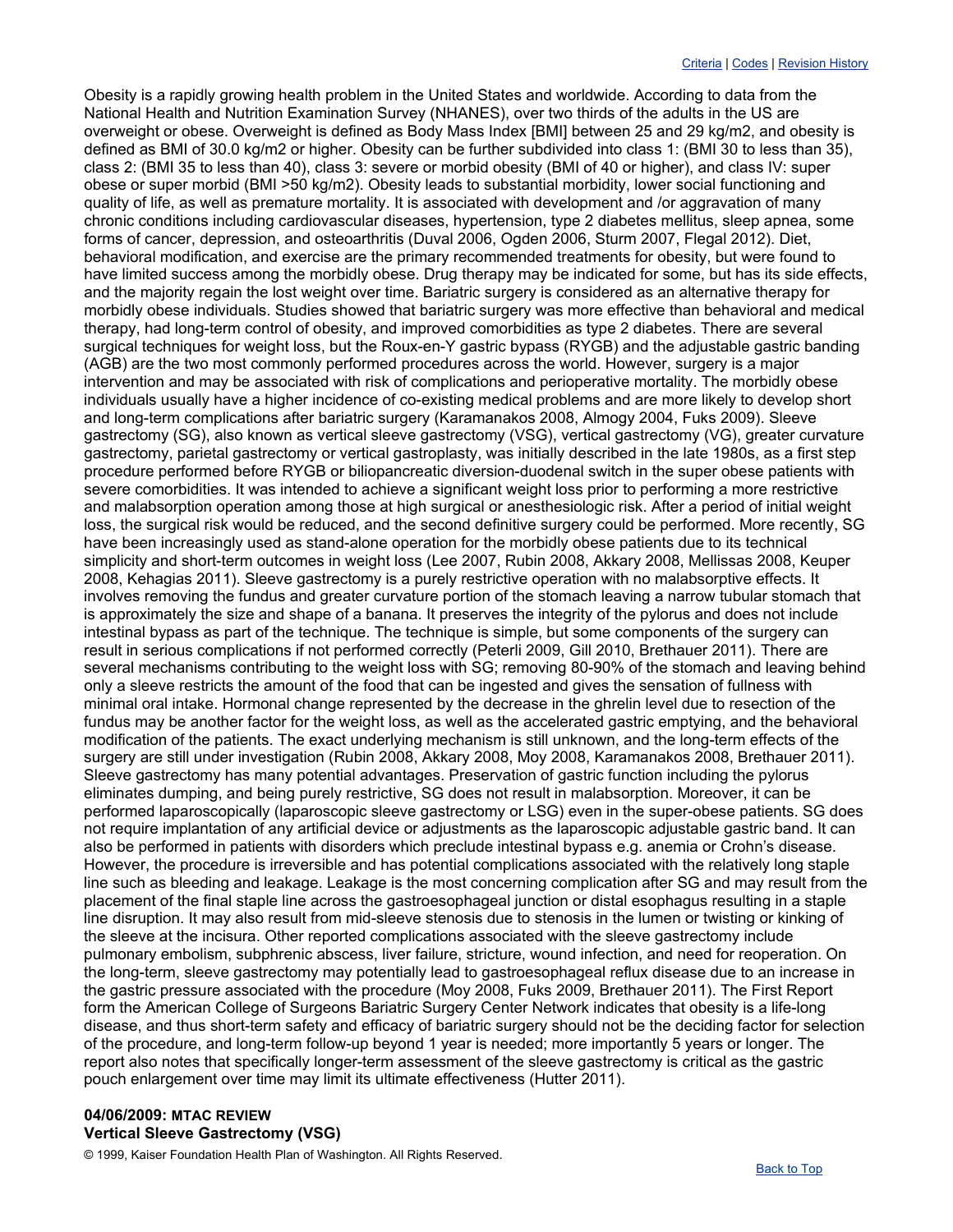**Evidence Conclusion:** The evidence consists of two RCTs (Himpens et al 2006, and Karamanakos et al (2008), and several case series. Himpens and colleagues compared laparoscopic sleeve gastrectomy to gastric banding in 80 patients with a median BMI 38 kg/m2 and Karamanakos and colleagues compared it with laparoscopic Roux-en-Y gastric bypass in 32 patients with mean BMI of 46 kg/m2. The longest follow-up duration reported was 3 years in Himpen's study. The two trials were randomized and controlled but had their limitations. The authors did not discuss specific inclusion criteria e.g. the BMI threshold and other characteristics. In addition, there was no standardized technique for performing sleeve gastrectomy, no standardized size or design for the gastric sleeve, and no optimal dilator size to create the lesser curvature conduit. All these variables could affect weight loss and make it difficult to compare sleeve gastrectomy with other established bariatric procedure. Himpen and colleagues found that the weight loss after 1 and 3 years was more significant with sleeve gastrectomy vs. gastric banding. However, the late weight loss after the two procedures was insufficient; it ranged from 1 to 48 kg with sleeve (median 29.5 kg), and 0 to 40 kg with gastric banding (median 17 kg). The number of reported adverse events associated with sleeve gastrectomy was small. However, some events were severe and required reoperations as intraperitoneal bleed, ischemia of the sleeve, anastomosis leak, and insufficient weight loss. Other reported complications of SG included pulmonary embolism, GERD, gastric erosion, gastric pain, vomiting, and others. Karamanakos and colleagues' trial showed no significant difference in the weight loss at 12 months between the two procedures. However, the study was too small, and had insufficient power to detect significant differences between the two study groups. In conclusion, there is insufficient published scientific literature to date to determine the long-term efficacy, safety, and durability of the weight loss associated with sleeve gastrectomy procedure as a stand-alone treatment option for obese patients. There is also insufficient evidence to determine the optimum BMI threshold where SG would be recommended or encouraged.

**Articles:** The search yielded over 130 articles. Many were reviews and opinion pieces. There were three randomized controlled trials; one compared SG with adjustable gastric banding, another compared it with Rouxen-Y gastric bypass, and the third compared two different techniques for sleeve gastrectomy. There were also a number of case series with different population sizes and follow-up durations. Only four were relatively large with sample sizes over 100, one was conducted in the US and three were conducted overseas. The US series (Lee et al 2007) had the largest sample size, longest follow-up duration, and non-randomized comparison groups. The two RCTs that compared SG with alternative bariatric surgeries were selected for critical appraisal as well as the Lee et al's case series. The citations for the critically appraised studies are:

Himpens J, Dapri G, Cadiere GB. A prospective randomized study between laparoscopic gastric banding and laparoscopic isolated sleeve gastrectomy. Results after 1 and 3 years. Obesity Surgery 2006; 16:1450-1456. See [Evidence Table](http://www.ghc.org/public/hosting/clinical/criteria/pdf/vsg1.pdf) Karamanakos SN, Vagenas K, Kalfarentzos F, et al. Weight loss, appetite suppression, and changes in fasting and postprandial ghrelin and peptide –YY levels after Roux-en-Y gastric bypass and sleeve gastrectomy. A prospective, double blind study. Ann Surg 2008; 247:401-410. See [Evidence Table](http://www.ghc.org/public/hosting/clinical/criteria/pdf/vsg2.pdf) Lee CM, Cirangle PT, Jossart GH. Vertical gastrectomy for morbid obesity in 216 patients: Report of two-year results. Surg Endosc 2007; 21:1810-1816. See [Evidence Table](http://www.ghc.org/public/hosting/clinical/criteria/pdf/vsg3.pdf)

The use of Vertical Sleeve Gastrectomy for the treatment of obesity does not meet the *Kaiser Permanente Medical Technology Assessment Criteria.*

#### **2/11/2013: MTAC REVIEW Vertical Sleeve Gastrectomy (VSG)**

© 1999, Kaiser Foundation Health Plan of Washington. All Rights Reserved. **Evidence Conclusion:** There is some evidence from very few small RCTs, and non-randomized prospective studies that laparoscopic sleeve gastrectomy performed as a stand-alone surgery, leads to short to mid-term significant weight loss, and improvement in comorbidities in obese patients. However, there is insufficient evidence to determine whether the weight loss and resolution of comorbidities will be sustained long-term. There is insufficient evidence to determine the long-term comparative effectiveness and safety of sleeve gastrectomy and Rou-en-Y gastric bypass or adjustable gastric banding for the treatment of obesity and obesity-related comorbidities. There is insufficient evidence to determine the long-term net health outcomes of laparoscopic sleeve gastrectomy. The studies that reported on long-term outcomes were small case series with no comparison or control group. Himpens and colleagues (2010) reported on the results of 6 years follow-up of 53 patients who underwent laparoscopic SG (different population from that in the RCT published by the same group of investigators in 2006). The results showed that after the sixth postoperative year weight gain was observed in 31 cases (75.6%). The mean BMI in this group of patients was 39.9+ 5.9 at baseline, 26.6 + 4.3 at 3 years, and 31.1 + 6.2 at 6 years. New gastroesophageal reflux symptoms were also reported after 6 years; 18% of the patients in the stand-alone SG group reported occasional vomiting, and 23% reported frequent episodes of GERD. In another follow-up of a case series, D'Hondt and colleagues (2012) also reported a trend towards decrease in weight loss by time (median % excess weight loss [EWL] was 78.5% at 12 months, 72% at 24 months, and 54.4% at 72 months). When % EWL above 50% was considered, the total success rate of SG was 92.9% at 1 year,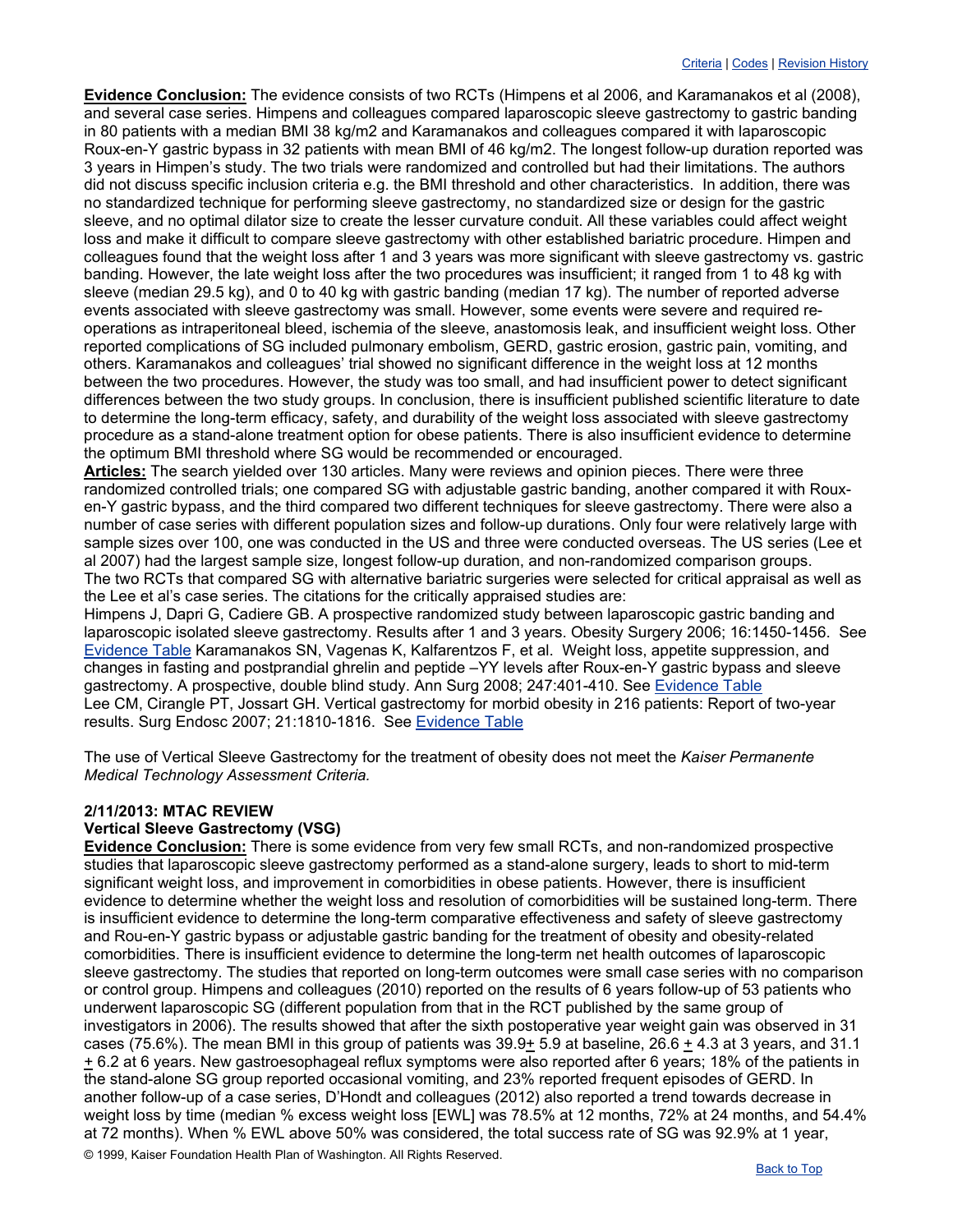89.5%, 87%, 85.7%, 64.3% and 54.5% after 2, 3, 4, 5, and 6 years respectively. There is also insufficient evidence to establish criteria for patient selection or an optimum BMI threshold where SG is recommended or encouraged.

**Articles:** The search for studies published after the 2009 MTAC review revealed one RCT comparing laparoscopic sleeve gastrectomy versus laparoscopic Roux-en-Y gastric bypass in patients with BMI <50 kg/m2, another very small RCT that compared the effects of the two procedures on the glucose metabolism, two nonrandomized prospective comparative studies, and one case control study that compared the outcomes of SG to one or more other bariatric surgery. The literature search also revealed one network meta-analysis and two systematic reviews without meta-analyses that evaluated the different procedures for bariatric surgery, as well as a number of prospective and retrospective case series with or without comparison groups.

The two RCTs and two prospective comparative studies were selected for critical appraisal. The network metaanalysis was not selected for further critical appraisal as it compared changes of BMI levels with different bariatric surgeries vs. standard care and included only two earlier studies on SG. The following studies were critically appraised: Peterli R, Wölnerhanssen B, Peters T, et al. Improvement in glucose metabolism after bariatric surgery: comparison of laparoscopic Roux-en-Y gastric bypass and laparoscopic sleeve gastrectomy: a prospective randomized trial. Ann Surg. 2009; 50:234-241. See [Evidence Table](http://www.ghc.org/public/hosting/clinical/criteria/pdf/sleeve5.pdf) Kehagias I, Karamanakos SN, Argentou M, et al. Randomized clinical trial of laparoscopic Roux-en-Y gastric bypass versus laparoscopic sleeve gastrectomy for the management of patients with BMI<50 kg/m2.Obes Surg. 2011;21:1650-1656. See Evidence [Table](http://www.ghc.org/public/hosting/clinical/criteria/pdf/sleeve4.pdf) Leyba JL, Aulestia N, Llopis SN. Laparoscopic Roux-en-Y gastric bypass versus laparoscopic sleeve gastrectomy for the treatment of morbid obesity. A prospective study of 117 patients. Obes Surg 2011; 21:212- 216. See [Evidence Table](http://www.ghc.org/public/hosting/clinical/criteria/pdf/sleeve6.pdf) Varela JE. Laparoscopic sleeve gastrectomy versus laparoscopic adjustable gastric banding for the treatment severe obesity in high risk patients. JSLS 2011; 15:486-491. See [Evidence Table](http://www.ghc.org/public/hosting/clinical/criteria/pdf/sleeve7.pdf)

The use of Vertical Sleeve Gastrectomy for the treatment of obesity does meet the *Kaiser Permanente Medical Technology Assessment Criteria.*

## <span id="page-9-1"></span>*Laparoscopic Sleeve Gastrectomy as Initial Procedure in a Planned Two-Stage Operation for Patients with Severe Morbid Obesity*

#### BACKGROUND

Individuals with BMI >60 are considered to be "super obese." Super obesity is associated with an increased risk of multiple health problems including arthritis, breathing problems, cancer, depression, diabetes, heart disease, hypertension, venous disorders and death. In addition, surgical treatment for obesity, such as a Roux-en-Y gastric bypass, is believed to be more dangerous in super obese than less obese patients, particularly for individuals who carry their weight in the belly area. Laparoscopic sleeve gastrectomy (LSG) is a bariatric procedure that involves the laparoscopic removal of 70-80% of the left side of the stomach. This results in a stomach that is approximately the size and shape of a banana. LSG is technically simpler than other bariatric procedures including gastric bypass surgery, since it does not require re-routing of the intestines. In addition, the procedure does not require implantation of any artificial device as with other obesity treatments such as the Lap-Band. LSG is most commonly used as the first stage in a two-stage procedure. Patients may be able to lose 80 or more pounds after an LSG, reducing their BMI to the point that a Roux-en-Y gastric bypass or biliopancreatic diversion with duodenal switch can be done more safely. The second operation is generally performed 8-12 months after the LSG. LSG is sometimes performed as a stand-alone procedure, but this application is not yet recognized by the American Society for Bariatric Surgery (ASDS). LSG has not been reviewed previously by MTAC.

#### **04/02/2007: MTAC REVIEW**

#### **Laparoscopic Sleeve Gastrectomy as Initial Procedure in a Planned Two-Stage Operation for Patients with Severe Morbid Obesity**

**Evidence Conclusion:** There is insufficient evidence on the safety and efficacy of laparoscopic sleeve gastrectomy for obesity. Only case series were available; there are no randomized controlled trials or cohort studies. The case series were generally small, and the largest series (Cottam et al., 2006) was compromised by a low follow-up rate. Follow-up data 12 months after the stage-one LSG were available for fewer than half of the treated patients. Mean weight loss in 46% of patients with follow-up data was 45± 17%.

**Articles:** The search yielded 6 case series; all but one included fewer than 50 patients. The only published case series with a sample size of >100 patients was critically appraised for MTAC: Cottam D, Qureshi FG, Mattar G et al. Laparoscopic sleeve gastrectomy as an initial weight-loss procedure for high-risk patients with morbid obesity. Surg Endosc 2006; 20: 859-863.

<span id="page-9-0"></span>The use of laparoscopic sleeve gastrectomy in the treatment of severe morbid obesity does not meet the *Kaiser Permanente Medical Technology Assessment Criteria.*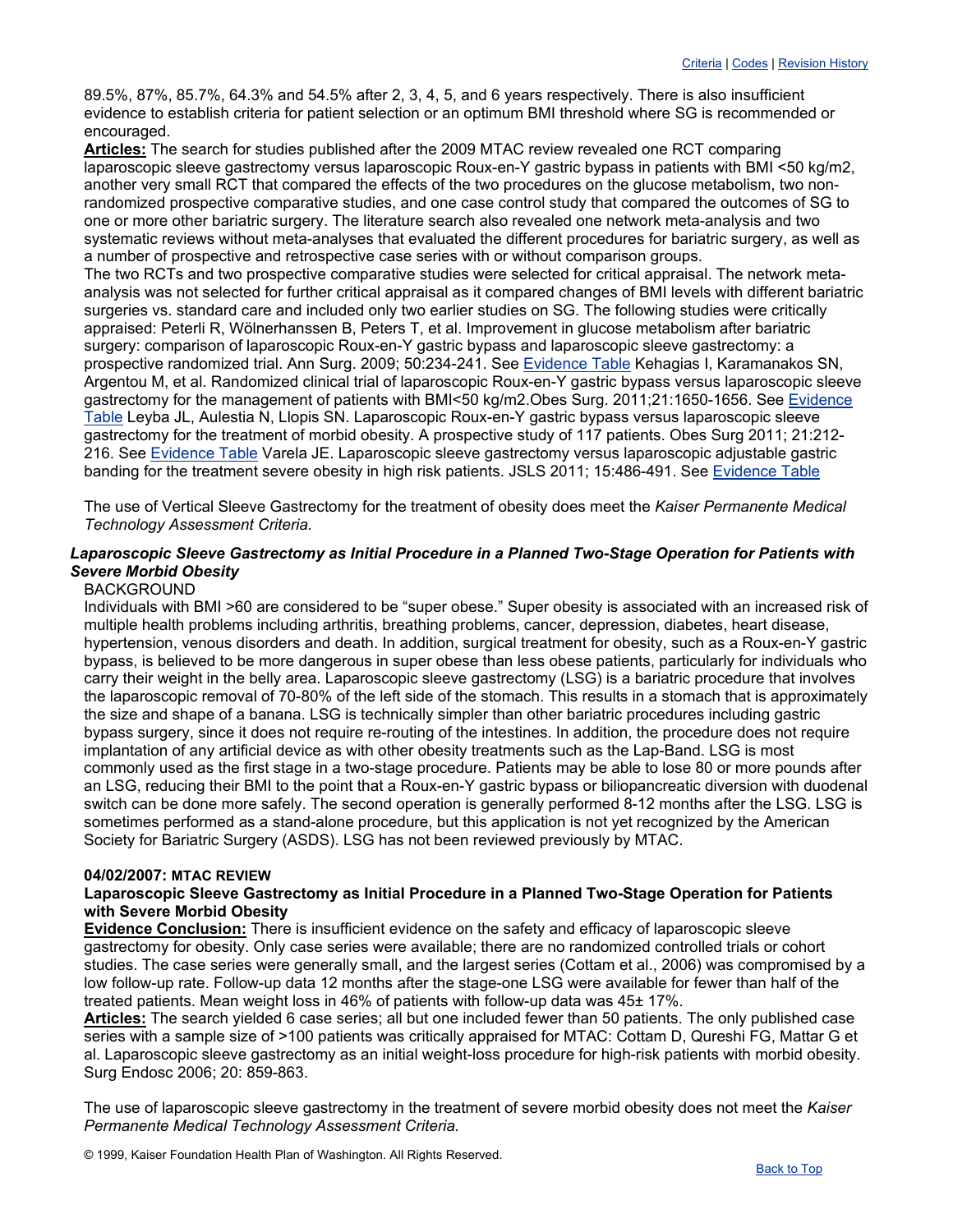# *Gastric Electrical Stimulator for Obesity*

## BACKGROUND

Gastric electric stimulation is a new technique that has been proposed as a treatment for obesity. It involves the application of a small electrical current to the stomach through leads that are implanted in the muscular layer of the gastric wall. Although the exact mechanism of action is not fully understood, it is thought that electrical stimulation of the stomach wall can induce early satiety and reduce appetite. It may also have an effect on hormones related to satiety and/or appetite (Mizrahi 2012, Stamin 2012, Verdam 2012). Currently, no gastric electric stimulation devices are FDA approved for the treatment of obesity. This technology was previously reviewed by the Medical Technology Assessment Committee (MTAC) in 2001 for the treatment of chronic, intractable (drug refractory) nausea and vomiting secondary to gastroparesis of diabetic or idiopathic etiology. It did not meet MTAC criteria for this indication. It has not been previously reviewed for the treatment of obesity. It is being reviewed based on a request from Kaiser Permanente Bariatric Surgery.

# **2/11/2013: MTAC REVIEW**

## **Gastric Electrical Stimulator for Obesity**

**Evidence Conclusion:** A recent RCT that included 190 obese subjects evaluated the effects of gastric electric stimulation on weight loss. All patients underwent implantation with the gastric electric stimulator. Patients were instructed to consume a diet with a 500 kcal per day deficit and were required to attend monthly support group meetings. Patients in the treatment group had their devices activated. The devices for patients in the control group were kept inactive. After 12 months, there was no significant difference in the percent of excess weight lost between the treatment and the control group. The mean percent of excess weight loss was 11.7 in the treatment group and 11.8 in the control group (P=0.71). Adverse events included: endoscopy-detected gastric lumen lead penetration during the 2-lead implantation procedure (N=26), low battery between month 10 and month 12 (N=22), lead dislodgement (N=2), and pocket infection (N=1). There were no deaths or major complications. Medtronic/Transeuronix sponsored the study (Shikora 2009). An earlier study conducted by the same author also found no significant difference in the percent of excess weight loss between treatment (device on) and control (device off) subjects at 6 months; however, due to methodological limitations results from this study should be interpreted with caution (Shikora 2004). Conclusion: Evidence from a RCT suggests that there is no significant difference in the percent of excess weight lost between patients who received treatment with gastric electric stimulation plus a lifestyle intervention and patients who were treatment with lifestyle intervention alone. **Articles:** The literature search revealed several small, case-series and two randomized controlled trials (RCTs) that evaluated the safety and efficacy of gastric electric stimulation for the treatment of obesity. The RCTs were selected for review. The following studies were selected for review: Shikora SA, Bergenstal R, Bessler M, et al. Implantable gastric stimulation for the treatment of clinically severe obesity: results of the SHAPE trial. Surg Obes Relat Dis 2009; 5:31-7. See [Evidence Table](http://www.ghc.org/public/hosting/clinical/criteria/pdf/ges_bari1.pdf) Shikora SA. "What are the yanks doing?" the U.S. experience with implantable gastric stimulation (IGS) for the treatment of obesity - update on the ongoing clinical trials. Obes Surg 2004;14 Suppl 1: S40-8. See [Evidence Table](http://www.ghc.org/public/hosting/clinical/criteria/pdf/ges_bari2.pdf)

The use of Gastric Electric Stimulation for the Treatment of Obesity does not meet the *Kaiser Permanente Medical Technology Assessment Criteria.*

# <span id="page-10-0"></span>*Gastric Bypass for GERD*

# **BACKGROUND**

Obesity is a rapidly growing health problem in the United States and worldwide. According to the National Health and Nutrition Examination Survey (NHANES), more than one third of the adults and almost 17% of the youths in the US are obese defined as Body Mass Index [BMI] 30.0 kg/m2 or higher. It is estimated that at least 5% of the total population are morbidly obese (i.e. with BMI >40 kg/m2). Obesity is associated with the development and /or aggravation of many chronic conditions including cardiovascular diseases, hypertension, type 2 diabetes mellitus, sleep apnea, some forms of cancer, depression, and osteoarthritis. Obesity may also be a predisposing factor for gastroesophageal reflux disease (GERD); obese patients are nearly three times as likely to experience GERD symptoms as those with normal BMI. However, researchers have found that the prevalence of GERD, even in the setting of severe obesity is <50%, which suggests that severe obesity itself is not sufficient to cause GERD. The mechanism by which obesity may increase gastroesophageal reflux is not fully understood, but several pathophysiologic mechanisms have been proposed to explain the association between the two conditions. Obese individuals may experience extrinsic gastric compression by surrounding adipose tissue leading to the increase in intragastric pressure and subsequent relaxation of the lower esophageal sphincter (LES), as well as anatomical disruption of the gastroesophageal junction. The latter may result in the formation of hiatal hernia which was found to be more prevalent in obese individuals than in those with normal weight (Ortega 2004, Nelson 2005, Duval 2006, Ogden 2012, Sturm 2007, Tai 2009, Prachand 2010, Flegal 2012).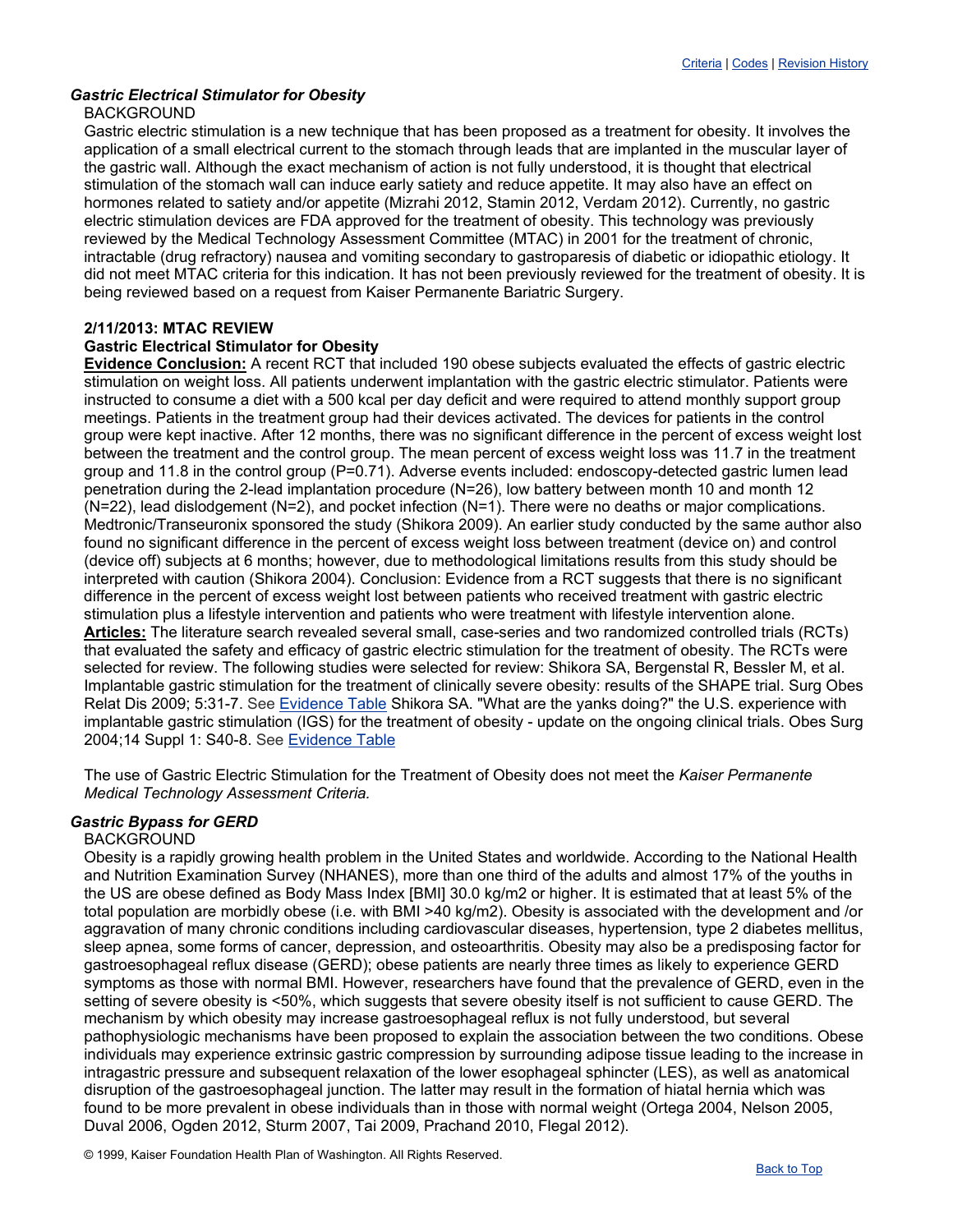The initial treatment of GERD symptoms involves lifestyle and dietary modification, which are often combined with acid inhibiting therapy. These generally alleviate GERD symptoms, but are usually unsuccessful in morbidly obese patients. If conservative measures fail, surgery is often considered as an alternative approach. Laparoscopic Nissen fundoplication has been the standard operation for these cases with medically refractory GERD. However, its use is controversial among obese patients due to conflicting results concerning its long-term effectiveness and sustainability. Fundoplication affects only the LES and lower gastroesophageal junction without addressing weight. Bariatric operations, which are intended primarily to induce weight loss in the morbidly obese, are considered as a potential alternative approach for treating GERD in obese patients. The success of these surgeries depends on the technique used. Restrictive techniques such as laparoscopic adjustable gastric banding and sleeve gastrectomy result in weight reduction by reducing the stomach volume leading to early satiety. However, some patients reported persistence or worsening acid reflux symptoms after these surgeries. Malabsorptive techniques such as jejuno-ileal bypass and biliopancreatic diversion result in weight reduction by functional shortening of the digestive tract and /or by diverting gastric juices. The Roux-en-Y gastric bypass (RYGB), a more technically complex operation, has both restrictive and malabsorptive properties and is described by some as a reliable procedure for treating severe GERD in obese individuals. It does not directly affect the cardio-esophageal competence but may prevent GERD through weight loss and physically altering the anatomy of the gastrointestinal tract and preventing acid reflux into the esophagus (Nelson 2005, El-Serag 2008, Ikramuddin 2008, De Groot 2009, Prachand 2010, Reavis 201).

## **2/11/2013: MTAC REVIEW Gastric Bypass for GERD**

**Evidence Conclusion:** There is insufficient published evidence from randomized controlled trials to determine the comparative effectiveness and safety of Roux-en-Y gastric bypass (RYGB) surgery and Nissen fundoplication for the treatment of GERD in obese patients. The methodological quality of the published studies is low due to non-randomization of the patients, small population sizes, differences in definitions of obesity and evaluation of GERD symptoms, lack of objective outcome assessment, as well as other inherent limitations of observational studies. In a non-randomized trial, Braghetto and colleagues (2012) evaluated postoperative results after fundoplication, RYGB, or a combination of the two procedures for the treatment of 139 obese patients with GERD and Barrett's esophagus. The authors did not explain why and how they selected the patients for each operation, and patients were not equally distributed among the different procedures. They noted however, that those with BMI >35 kg/m2 were selected for RYGB. Compared to the other two groups, patients in the RYGB had significantly higher BMI and weight. Patients underwent careful clinical assessment of symptoms and endoscopic/histological studies at baseline, and at 3-5 years after surgery. Manometric studies and 24-intraesophageal pH studies were performed in all patients at baseline and among 116 (83%) after surgery. Overall the results of the study showed that the reflux symptoms and erosive esophagitis improved after all three surgeries compared to baseline. The improvement observed was significantly higher in the two approaches that included gastric bypass versus fundoplication alone. The gastric bypass surgery alone did not modify the lower esophageal sphincter (LES) pressure but led to the highest reduction in body weight and BMI. In an earlier very small (N=12) study with data obtained from a prospectively maintained database, Patterson and colleagues (2003) also showed that laparoscopic Roux-en-Y gastric bypass and laparoscopic Nissen Fundoplication were both effective in treating heartburn symptoms and acid reflux in obese patients. The LES resting pressure increased significantly after the fundoplication but not after the RYGB surgeries. Results from a number of other case series show that RYGB resulted in weight loss, improvement of GERD symptoms, regression of esophagitis, and reduction of number of antireflux medications used in obese patients with GERD. The studies did not evaluate the effect of lifestyle and dietary habits of the patients after the surgery, and do not provide sufficient evidence to determine the long-term benefits of gastric bypass in these obese patients with GERD.

© 1999, Kaiser Foundation Health Plan of Washington. All Rights Reserved. **Articles:** The literature search did not reveal any randomized controlled trial that compared gastric bypass surgery to other standard medical or surgical treatment for severe GERD in obese patients. There was one nonrandomized prospective study that compared outcomes of three different laparoscopic procedures for the treatment of obese patients with GERD and Barrette's esophagus, a very small study that compared bypass surgery to fundoplication, and another small study that compared vertical banded gastroplasty vs. Roux-en-Y gastric bypass in patients with GERD and morbid obesity. Other published studies on bypass surgery for GERD were all case series with population sizes ranging from less than ten to just over 200 patients. The study that included fundoplication as a comparative surgery as well as 4 relatively large and/or more recent case series were selected for critical appraisal. Braghetto I, Korn O, Csendes A, et al. Laparoscopic treatment of obese patients with gastroesophageal reflux disease and Barrett's esophagus: a prospective study. Obes Surg 2012; 22:764-772. See [Evidence Table](http://www.ghc.org/public/hosting/clinical/criteria/pdf/gb_gerd1.pdf) Frezza EE, Ikramuddin S, Gourash W, et al. Symptomatic improvement in gastroesophageal reflux disease (GERD) following laparoscopic Roux-en-Y gastric bypass. Surg Endosc 2002; 16:1027-1031. See [Evidence Table](http://www.ghc.org/public/hosting/clinical/criteria/pdf/gb_gerd2.pdf) Nelson LG, Gonzalez R, Haines K, et al. Amelioration of gastroesophageal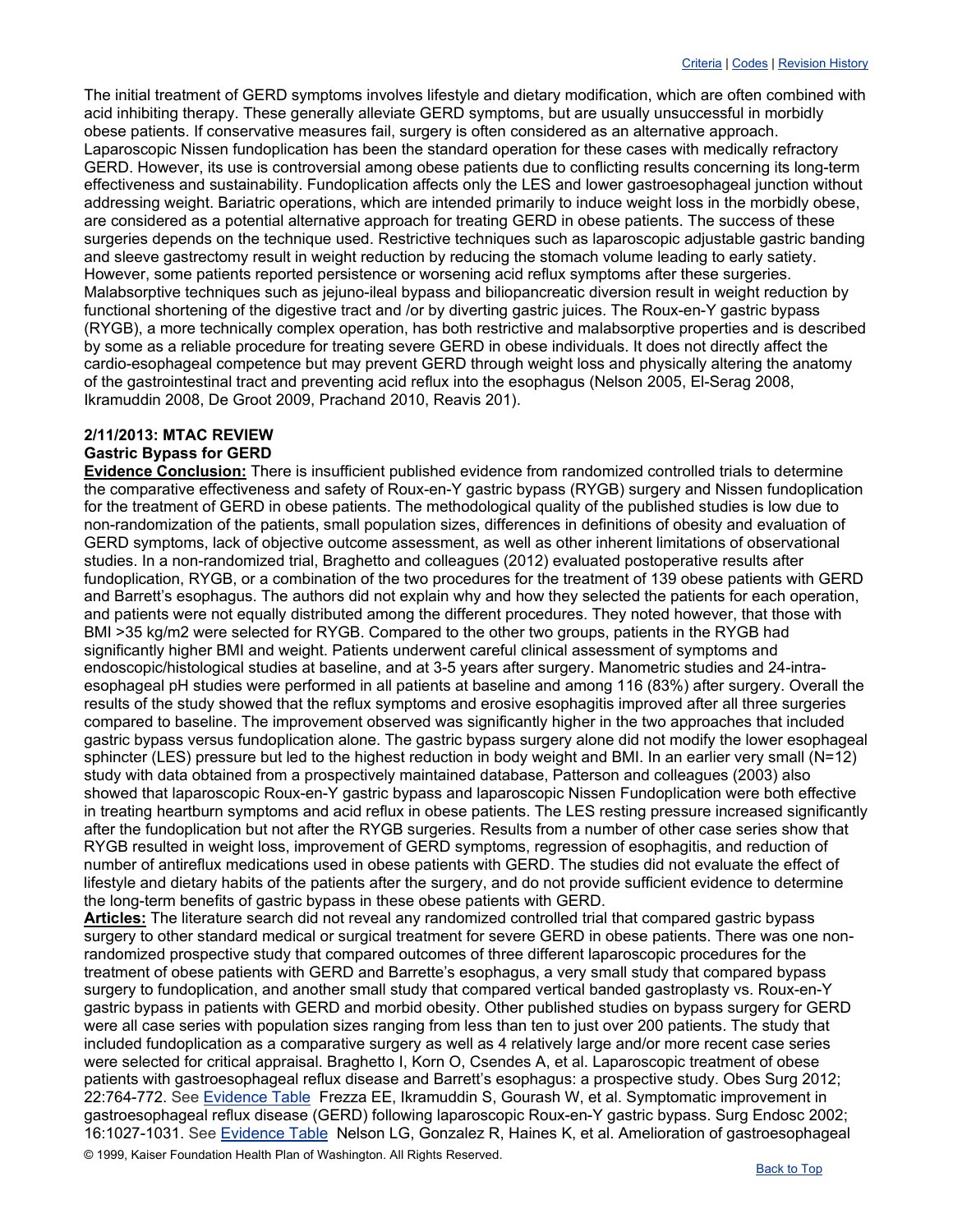reflux symptoms following Roux-en-Y gastric bypass for clinically significant obesity. Am Surg 2005; 71:950-953. See [Evidence Table](http://www.ghc.org/public/hosting/clinical/criteria/pdf/gb_gerd3.pdf) Ortega J, Escudero MD, Mora F, yet al. Outcome of esophageal function and 24-houir esophageal pH monitoring after vertical banded gastroplasty and Roux-en-Y gastric bypass. Obes Surg 2004; 14:1086-1094. See [Evidence Table](http://www.ghc.org/public/hosting/clinical/criteria/pdf/gb_gerd2.pdf) Tai CM, Lee YC, Wu MS, et al. The effect of Roux-en-Y gastric bypass on gastroesophageal reflux disease in morbidly obese Chinese patients. Obes Surg 2009; 19:565-570. See [Evidence Table](http://www.ghc.org/public/hosting/clinical/criteria/pdf/gb_gerd3.pdf)

The use of gastric bypass surgery for treatment of GERD does not meet the *Kaiser Permanente Medical Technology Assessment Criteria.*

#### **06/20/2016: MTAC REVIEW**

## **Roux-en-Y Gastric Bypass (RYGB) Surgery for Obese Patients with Severe Gastroesophageal Reflux Disease (GERD)**

**Evidence Conclusion**: The literature search did not identify any published randomized controlled trials to date, that compared gastric bypass surgery to Nissen fundoplication, or other standard medical or endoscopic procedures used for the treatment of severe GERD in morbidly obese patients. The studies published after the last MTAC reviews were all case series, and retrospective analyses of registered data in a database with no control or comparison groups. Due to their inherent biases, particularly selection bias; and lack of control groups, case series represent a level IV of evidence in the hierarchy of evidence. Case series cannot prove a cause and effect relationship but may only generate hypotheses for future research. Overall, the results the published case series suggest that gastric bypass leads to significant weight loss in obese patients, and is associated with improvement in GERD symptoms, and/or reduction of number of anti-reflux medications used by obese patients with severe GERD. These series generally relied on subjective outcomes, did not evaluate the effect of confounding factors, lifestyle and dietary habits of the patients after the surgery, and do not provide sufficient evidence to determine the long-term durability of the observed outcomes. Madalosso and colleagues, 2016 (Evidence table 1), recently published 3-years results of a prospective case series to assess the impact of Rouxen-Y gastric bypass (RYGB) on gastroesophageal reflux disease (GERD) in morbidly obese patients. The study did not compare gastric bypass to Nissen fundoplication, sham procedure, or any other surgical or medical therapy. In addition, the 39 months follow-up data were available for only 53 of the 94 (56%) patients recruited. The authors compared the postoperative outcomes to the baseline values and had the advantage of including objective measures. The overall results of the analysis suggest that RYGB surgery was associated with a significant weight loss, reduction in GERD symptoms, and decrease in esophageal acid exposure. These results have to interpreted with caution due to the nature of the study, potential selection bias, confounding, lack of a control group, and high dropout rate. Dupree, et al (2014) retrospectively analyzed data from the Bariatric Outcomes Longitudinal Database (BOLD)\*, focusing on patients with pre-existing GERD. 33,876 patients underwent LRYGB, and 4,832 underwent LSG from 2007-2010. The results of the analysis showed that LRYGB was associated with complete resolution of GERD symptoms in 62.8% of the patients (symptoms were stable in 17.6% and worse in 2.2 %). For those who underwent LSG, 84.1% continued to have GERD symptoms, and 9.0% reported worsening of symptoms. Pallati and colleagues (2014) also used the same database (BOLD) to compare the efficacy of various bariatric procedures on the improvement of GERD symptoms, 36,938 patients out of 116,136 registered in the database from 2007–2009), had evidence of GERD before undergoing a bariatric surgery. After excluding patients undergoing concomitant hernia repair or fundoplication, 22,870 patients with 6 months follow-up were included in the analysis. 14,078 of these patients underwent RYGB, 8,207 LAGB, and 585 underwent LSG procedures. The analysis showed that GERD symptom score was significantly improved with the three surgeries, with the highest improvement reported with RYGB (56.5%) followed by AGB (46%) and SG (41%). Worsening of symptoms occurred in 2% of patients undergoing RYGB (4.6% with SG, and 1.2% with LAGB). The remainder of patients had no change in their GERD status. The study did not show any objective measure of GERD improvement. The results of Dupree et al and Pallati et al's analyses of data obtained from the Bariatric Outcomes Longitudinal Database should be interpreted cautiously. These were retrospective analyses influenced by the quality of the database and the extent of variables/patient characteristics it includes, such as alcohol consumption, cigarette smoking and other factors that have a potential impact on GERD. In addition, according to the authors the documented data on GERD was only based on the use of acid suppression medication with no objective data to confirm the gastroesophageal reflux e.g. 24-hour pH monitoring. Varban and colleagues (2015), retrospectively analyzed data from the Michigan Bariatric Surgery Collaborative (MBSC) registry to assess the use of acid-reducing medication (ARM) at one year after bariatric surgery in morbidly obese patients. Approximately 50% of the patients were reported to have GERD at baseline. 51% of those who underwent RYGB had GERD, and 40.6% of them were using an ARM at baseline, compared to 29.2% at 1-year after surgery. It was also reported that 19.2% of the patients not using ARM at baseline started using one after RYGB.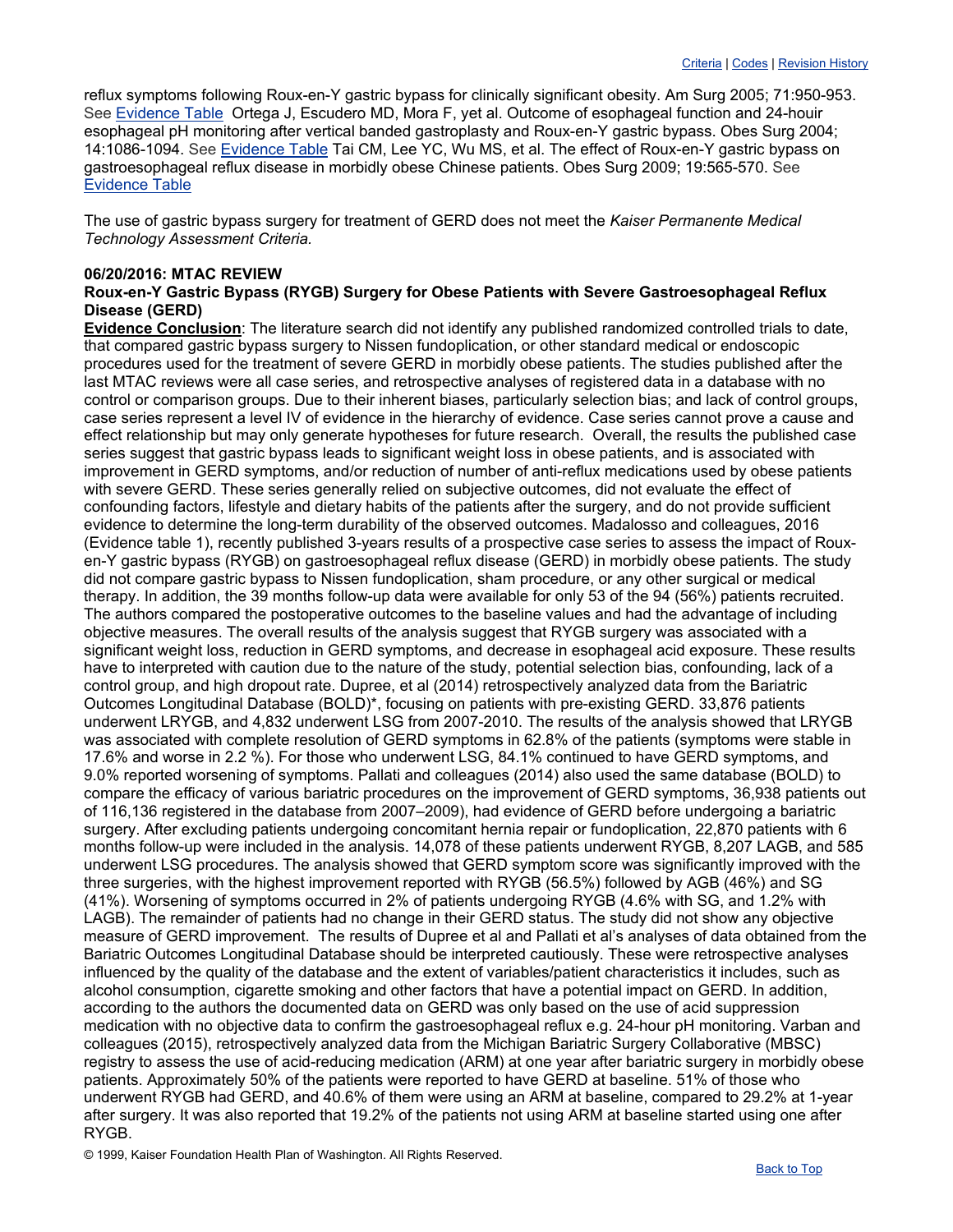#### *Conclusion*:

- Due to the nature of the published studies, lack of comparison groups and objective outcome assessment, it is hard to determine whether the observed improvement of GERD symptoms were due to a direct effect of gastric bypass and reduction of abdominal pressure, or due to a placebo effect, masking of GERD by the change in diet after surgery, or undervaluation of the disease due to satisfaction with weight loss.
- There is insufficient published evidence to determine the comparative effectiveness and safety of gastric bypass surgery to Nissen fundoplication or other standard medical or endoscopic procedures used for the treatment of severe GERD in morbidly obese patients.
- There is insufficient published evidence to determine the long-term safety and efficacy of gastric bypass surgery in reducing GERD symptoms morbidly obese patients.
- There is insufficient published evidence to determine the effect gastric bypass surgery on the progression or regression of Barrett's esophagus in morbidly obese patients with GERD

**Articles:** The literature search did not reveal any randomized controlled trial that compared gastric bypass surgery to other standard medical or surgical treatment for severe GERD in obese patients with or without Barrett's esophagus. The empirical studies on gastric bypass surgery for patients with GERD were all observational studies that assessed the impact of RGYB on GERD in morbidly obese patients that underwent the surgery either as an initial operation or after a failed fundoplication surgery. The search also identified an analysis using a prospective database (Bariatric Outcomes Longitudinal Database) for patients who underwent bariatric surgery by a participant in the American Society of Metabolic and Bariatric surgery center of Excellence program; a recent meta-analysis that compared RYGB versus laparoscopic sleeve gastrectomy to treat morbid obesityrelated comorbidities including GERD; and a number case series on the role of RYGB for failed antireflux surgery. The use of bypass surgery for a failed fundoplication as well as the comparison of different bariatric surgeries were outside the scope of the current review. The largest observational study with the longer follow-up duration was selected for critical appraisal. Madalosso CA, Gurski RR, Callegari-Jacques SM, et al. The Impact of Gastric Bypass Gastroesophageal Reflux Disease in Morbidly Obese Patients. Ann Surg. 2016 Jan; 263(1):110-116. See [Evidence Table 1.](http://www.ghc.org/public/hosting/clinical/criteria/pdf/gerd1.pdf)

The use of Roux-en-Y Gastric Bypass (RYGB) Surgery for Obese Patients with Severe Gastroesophageal Reflux Disease (GERD) does not meet the *Kaiser Permanente Medical Technology Assessment Criteria.*

## <span id="page-13-0"></span>*Intragastric balloons for the treatment of obesity or morbid obesity*

#### BACKGROUND

Obesity is a chronic disease that is strongly associated with numerous conditions including cardiovascular disease (heart failure, stroke, hypertension), diabetes mellitus, sleep apnea, cancers, osteoarthritis and disability [1]. The prevalence of obesity has been increasing and it is projected that, by the year of 2030, 20% of the world's adult population will be obese [1]. Obesity can be categorized based on body mass index (BMI). A body mass index (BMI) between 25 kg/m2 and 29 kg/m2 is considered overweight while obesity is defined as BMI greater than 30 kg/m2 [1]. Moderate and morbid obesity are defined as BMI between 30 to 39.9 kg/m2 and BMI >40 kg/m2 respectively [2]. The cause of obesity is multifactorial [3]. First, the chronic imbalance between energy intake and energy expense leads to obesity. Second, interactions between genetic, behaviors, social and environmental factors play a crucial role in the pathogenesis of obesity[3].

Management of obesity includes conservative therapy such as diet modification, physical exercise, psychosocial interventions, pharmacotherapy such as orlistat and bariatric surgery[4]. A study investigating the effect of diet on weight loss [5] showed that hypocaloric diet and exercise alone led to a non-sustainable weight reduction (5%). Similarly, pharmacotherapy results in additional benefits. Bariatric surgery seems to be an alternative method for long term management [6] but can be associated with adverse events. Despite the benefits of these approaches, some patients might not be able to lose weight or sustain weight loss.

For patients who have failed weight reduction with diet and exercise alone, intragastric balloon (IGB) may be an alternative. Performed for the first time in 1980s [7], IGB is a minimally invasive procedure that diminishes the capacity of the stomach resulting in premature satiation and prolonged satiety and subsequently induces weight loss; Other mechanism resides in the regulation of hormone-mediated signal transduction [4, 8]. IGB insertion is a restrictive procedure in which a spherical, saline-filled balloon is endoscopically positioned in the stomach under mild sedation and left inflated for six months [9]. One or two balloons can be inserted and different fill volumes (400-700ml) and fill media have been described. These include air, fluid, combination of air and fluid. Some balloons can be swallowed and do not need to be endoscopically inserted.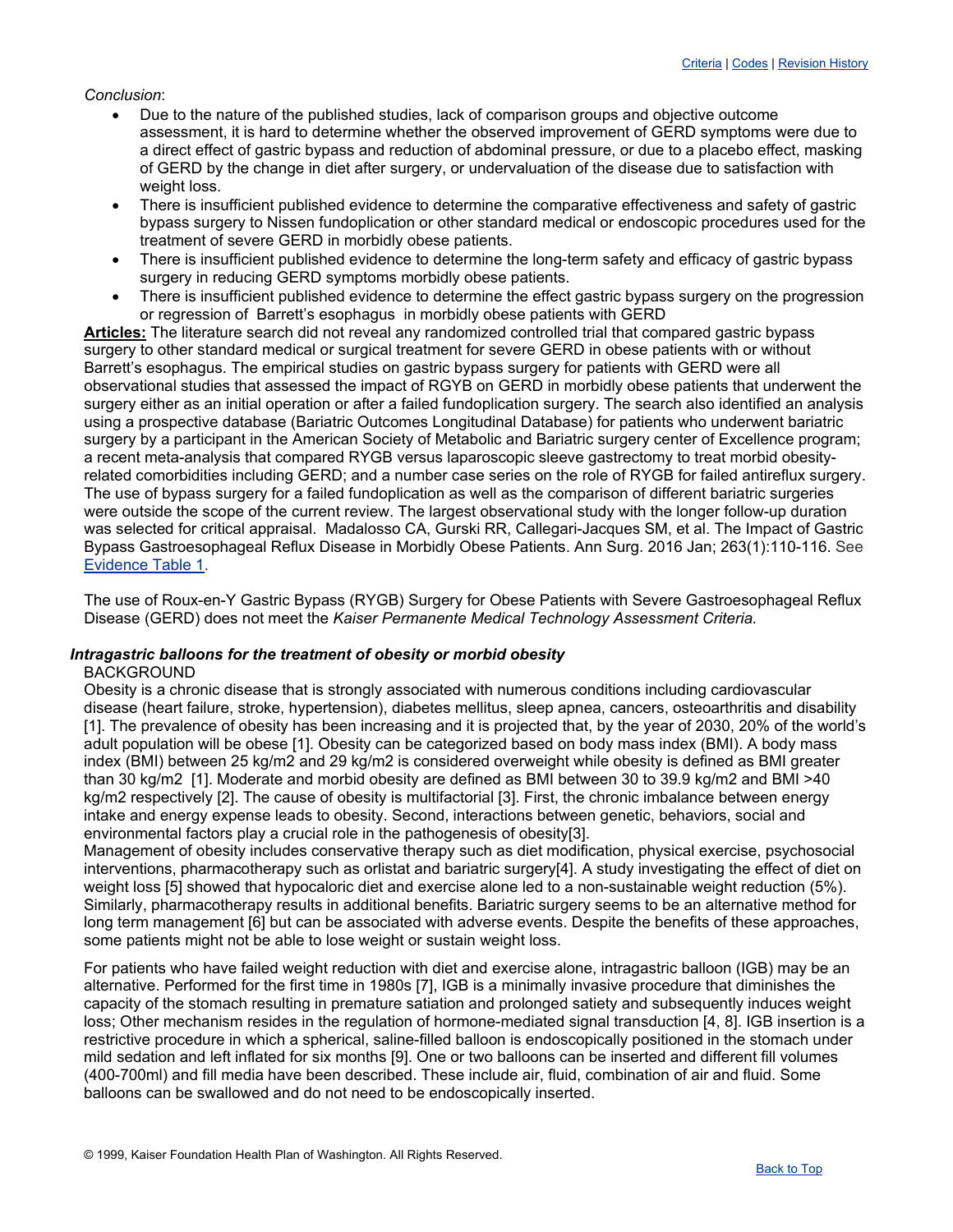Early designs were removed from the market due to severe complication such as migration resulting in intestinal obstruction but the introduction of the dual-balloon from ReShape Medical (San Clemente, CA) is believed to reduce the risks of obstruction and perforation. The ReShape Integrated Dual Balloon System (Reshape Dual Balloon) and ORBERA Intragastric Balloon System were approved by the Food and Drug Administration (FDA) in 2015.

#### **03/21/2016: MTAC REVIEW**

#### **Intragastric balloons for the treatment of obesity or morbid obesity**

**Evidence Conclusion:** Zheng et al., 2015 [4]: Short-term effects of intragastric balloon in association with conservative therapy on weight loss: a meta-analysis (Evidence table 1) This meta-analysis aimed to confirm the safety and efficacy of intragastric balloon (IGB). The outcomes measured were weight loss, BMI, percent excess weight loss and safety. 11 RCTs were included after searching MEDLINE, EMBASE, CENTRAL plus other sources through December 2014. The quality of included studies was assessed, and weighted mean differences were determined from the analysis. Modest efficacy for intragastric balloon as a conjunction therapy to conservative therapy was achieved in six months group (SMG). The incidences of the adverse events were higher in the intervention group (IGB plus conservative therapy). The authors concluded that short-term efficacy for 6 months treatment of intragastric balloon in association with conservative therapy is clinically significant. However, the findings should be interpreted with cautious due to several limitations. Ponce et al., 2015 [10] The REDUCE pivotal trial: a prospective, randomized controlled pivotal trial of a dual intragastric balloon for the treatment of obesity (Evidence table 2): This is a RCT, multicenter, sham controlled which aimed to investigate the safety and effectiveness of a dual balloon system plus diet and exercise in the treatment of obesity compared to diet and exercise alone. The study measured the percent excess weight loss (%EWL), the proportion of DUO patients achieving at Least a 25% EWL as primary outcomes. 326 patients were randomized to dual gastric balloon plus diet and exercise (Duo) or Sham endoscopy plus diet and exercise (Diet) and followed up for 48 weeks. The %EWL was greater in Duo arm compared to Diet arm. The response rate among DUO was 48.8 in the intention to Treat (p<0.0001). Improvements in comorbid conditions were observed. The authors concluded that the reshape duo balloon had an excellent safety profile and was significantly more effective than diet and exercise. However, the results should be interpreted with cautious due to many limitations. Other small sample size RCTs [11-14] with short follow-up duration and meta-analysis [15], suggested that IGB may be safe and effective on the short term. Conclusion: The results indicate that intragastric balloon in combination with diet and exercise may have a shortterm effect in reducing weight in obese patients. The findings also indicate that intragastric balloon may be temporarily more effective than diet and exercise. However, the follow-up duration was insufficient to determine the safety and durability of the outcomes. There is insufficient data to determine whether intragastric balloon is safer and more effective than standard weight loss surgeries or pharmacotherapy. Intragastric balloon was reviewed by Interregional New Technology Committee (INTC) which concluded that "based on low-quality evidence of benefit as compared to conventional weight-loss management and lack of long-term evidence regarding safety and efficacy, it could not be concluded whether or not the benefit of intragastric balloon outweigh the harms at this time".

**Articles:** The search identified a meta-analysis [4] and RCTs comparing IGB to diet and exercise and or sham balloon. However, the search did not identify RCTs making direct comparison between IGB and standard weight loss surgeries or pharmacotherapy. The following studies were selected for critical appraisal: Zheng, Y., M. Wang, et al. (2015). "Short-term effects of intragastric balloon in association with conservative therapy on weight loss: a meta-analysis." Journal of translational medicine 13(1): 1-9. [See Evidence Table 1.](http://www.ghc.org/public/hosting/clinical/criteria/pdf/gastricballoons1.pdf) Ponce, J., G. Woodman, et al. (2015). "The REDUCE pivotal trial: a prospective, randomized controlled pivotal trial of a dual intragastric balloon for the treatment of obesity." Surgery for Obesity and Related Diseases 11(4): 874-881. [See](http://www.ghc.org/public/hosting/clinical/criteria/pdf/gastricballoons2.pdf)  [Evidence Table 2.](http://www.ghc.org/public/hosting/clinical/criteria/pdf/gastricballoons2.pdf)

The use of Intragastric balloons for the treatment of obesity or morbid obesity does not meet the *Kaiser Permanente Medical Technology Assessment Criteria.*

# **Hayes Technology Brief**

Hayes, Inc. Hayes Technology Brief. Intragastric Balloons for Treatment of Obesity. Lansdale, PA: Hayes, Inc; 3/2018

# **Applicable Codes**

## **Adjustable Gastric Banding--**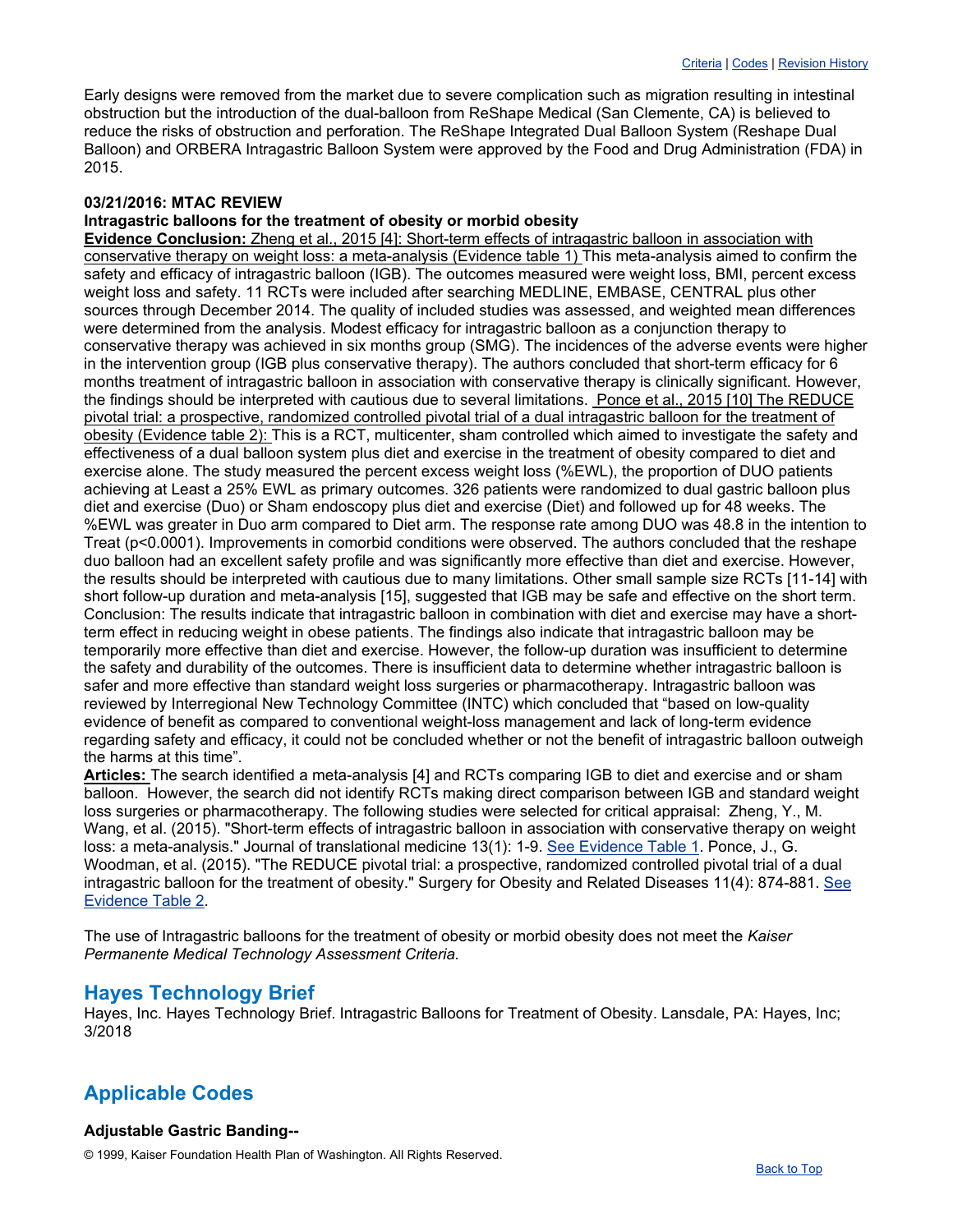**Medicare - Considered Medically Necessary when criteria in the applicable policy statements listed above are met:**

| $CPT^{\circledR}$ | <b>Description</b>                                                                                |
|-------------------|---------------------------------------------------------------------------------------------------|
| <b>Codes</b>      |                                                                                                   |
| 43770             | Laparoscopy, surgical, gastric restrictive procedure; placement of adjustable gastric restrictive |
|                   | device (eg. gastric band and subcutaneous port components)                                        |

## **Non-Medicare - Considered Medically Necessary when criteria in the applicable policy statements listed above are met:**

| $CPT^{\circledR}$<br><b>/HCPC</b><br><b>Codes</b> | <b>Description</b>                                                                                                                                              |
|---------------------------------------------------|-----------------------------------------------------------------------------------------------------------------------------------------------------------------|
| 43770                                             | Laparoscopy, surgical, gastric restrictive procedure; placement of adjustable gastric restrictive<br>device (eg, gastric band and subcutaneous port components) |
| 43771                                             | Laparoscopy, surgical, gastric restrictive procedure; revision of adjustable gastric restrictive device<br>component only                                       |
| 43772                                             | Laparoscopy, surgical, gastric restrictive procedure; removal of adjustable gastric restrictive<br>device component only                                        |
| 43773                                             | Laparoscopy, surgical, gastric restrictive procedure; removal and replacement of adjustable<br>gastric restrictive device component only                        |
| 43774                                             | Laparoscopy, surgical, gastric restrictive procedure; removal of adjustable gastric restrictive<br>device and subcutaneous port components                      |
| S2083                                             | Adjustment of gastric band diameter via subcutaneous port by injection or aspiration of saline                                                                  |

## **Gastroplasty--**

# **Medicare – Considered Not Medically Necessary**

**Non-Medicare - Considered Medically Necessary when criteria in the applicable policy statements listed above are met**

#### **\*Effective March 1, 2022: 43842 will be considered not medically necessary for Medicare and non-Medicare.**

| $CPT^{\circledR}$ | <b>Description</b>                                                                                                                                                                                                     |
|-------------------|------------------------------------------------------------------------------------------------------------------------------------------------------------------------------------------------------------------------|
| <b>Codes</b>      |                                                                                                                                                                                                                        |
| 43842*            | Gastric restrictive procedure, without gastric bypass, for morbid obesity; vertical-banded<br>gastroplasty                                                                                                             |
| 43843             | Gastric restrictive procedure, without gastric bypass, for morbid obesity; other than vertical-<br>banded gastroplasty                                                                                                 |
| 43845             | Gastric restrictive procedure with partial gastrectomy, pylorus-preserving duodenoileostomy and<br>ileoileostomy (50 to 100 cm common channel) to limit absorption (biliopancreatic diversion with<br>duodenal switch) |

## **Sleeve Gastrectomy--**

#### **Considered Medically Necessary when criteria in the applicable policy statements listed above are met:**

| $CPT^{\circledR}$<br><b>Codes</b> | <b>Description</b>                                                                                         |
|-----------------------------------|------------------------------------------------------------------------------------------------------------|
| 43775                             | Laparoscopy, surgical, gastric restrictive procedure; longitudinal gastrectomy (ie, sleeve<br>qastrectomy) |

## **Lap Band Port Revision--**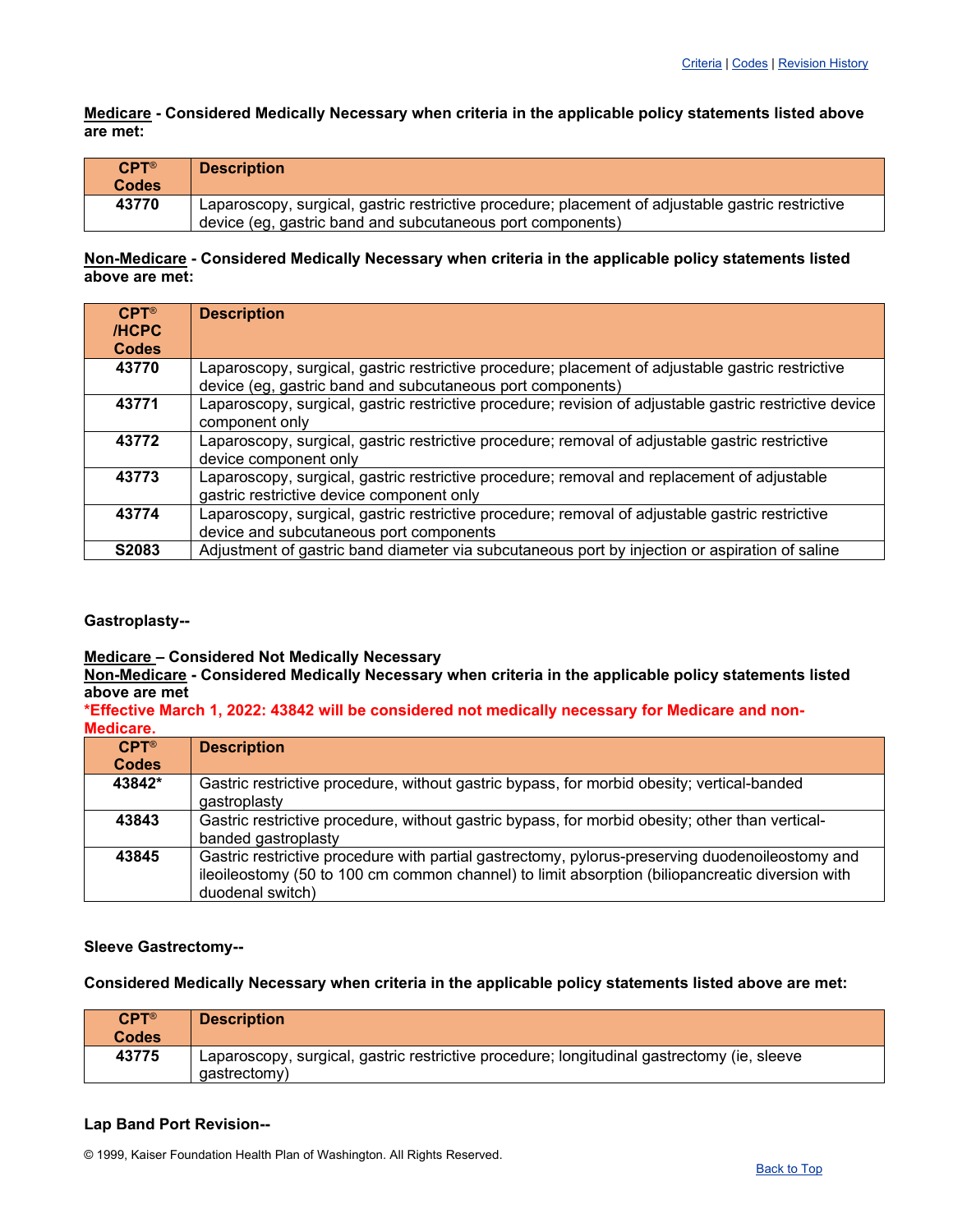#### **Medicare – Considered Not Medically Necessary**

**Non-Medicare - Considered Medically Necessary when criteria in the applicable policy statements listed above are met**

| $CPT^{\circledR}$<br><b>Codes</b> | <b>Description</b>                                                                                  |
|-----------------------------------|-----------------------------------------------------------------------------------------------------|
| 43886                             | Gastric restrictive procedure, open; revision of subcutaneous port component only                   |
| 43887                             | Gastric restrictive procedure, open; removal of subcutaneous port component only                    |
| 43888                             | Gastric restrictive procedure, open; removal and replacement of subcutaneous port component<br>only |

## **Gastric Bypass (including Roux-en-Y)--**

#### **Considered Medically Necessary when criteria in the applicable policy statements listed above are met:**

| $CPT^{\circledR}$<br><b>Codes</b> | <b>Description</b>                                                                                                                            |
|-----------------------------------|-----------------------------------------------------------------------------------------------------------------------------------------------|
| 43644                             | Laparoscopy, surgical, gastric restrictive procedure; with gastric bypass and Roux-en-Y<br>gastroenterostomy (roux limb 150 cm or less)       |
| 43645                             | Laparoscopy, surgical, gastric restrictive procedure; with gastric bypass and small intestine<br>reconstruction to limit absorption           |
| 43846                             | Gastric restrictive procedure, with gastric bypass for morbid obesity; with short limb (150 cm or<br>less) Roux-en-Y gastroenterostomy        |
| 43847                             | Gastric restrictive procedure, with gastric bypass for morbid obesity; with small intestine<br>reconstruction to limit absorption             |
| 43848                             | Revision, open, of gastric restrictive procedure for morbid obesity, other than adjustable gastric<br>restrictive device (separate procedure) |

## **Gastric Electrical Stimulation (GES) for Obesity--**

## **Considered Not Medically Necessary:**

| $CPT^{\circledR}$ | <b>Description</b>                                                                                    |
|-------------------|-------------------------------------------------------------------------------------------------------|
| <b>Codes</b>      |                                                                                                       |
| 43647             | Laparoscopy, surgical; implantation or replacement of gastric neurostimulator electrodes, antrum      |
| 43648             | Laparoscopy, surgical; revision or removal of gastric neurostimulator electrodes, antrum              |
| 43659             | Unlisted laparoscopy procedure, stomach                                                               |
| 43881             | Implantation or replacement of gastric neurostimulator electrodes, antrum, open                       |
| 64590             | Insertion or replacement of peripheral or gastric neurostimulator pulse generator or receiver, direct |
|                   | or inductive coupling                                                                                 |
| 64595             | Revision or removal of peripheral or gastric neurostimulator pulse generator or receiver              |
| 95980             | Electronic analysis of implanted neurostimulator pulse generator system (eg, rate, pulse amplitude    |
|                   | and duration, configuration of wave form, battery status, electrode selectability, output modulation, |
|                   | cycling, impedance and patient measurements) gastric neurostimulator pulse                            |
|                   | generator/transmitter; intraoperative, with programming                                               |
| 95981             | Electronic analysis of implanted neurostimulator pulse generator system (eg, rate, pulse amplitude    |
|                   | and duration, configuration of wave form, battery status, electrode selectability, output modulation, |
|                   | cycling, impedance and patient measurements) gastric neurostimulator pulse                            |
|                   | generator/transmitter; subsequent, without reprogramming                                              |
| 95982             | Electronic analysis of implanted neurostimulator pulse generator system (eg, rate, pulse amplitude    |
|                   | and duration, configuration of wave form, battery status, electrode selectability, output modulation, |
|                   | cycling, impedance and patient measurements) gastric neurostimulator pulse                            |
|                   | generator/transmitter; subsequent, with reprogramming                                                 |

#### **Intragastric Balloon--**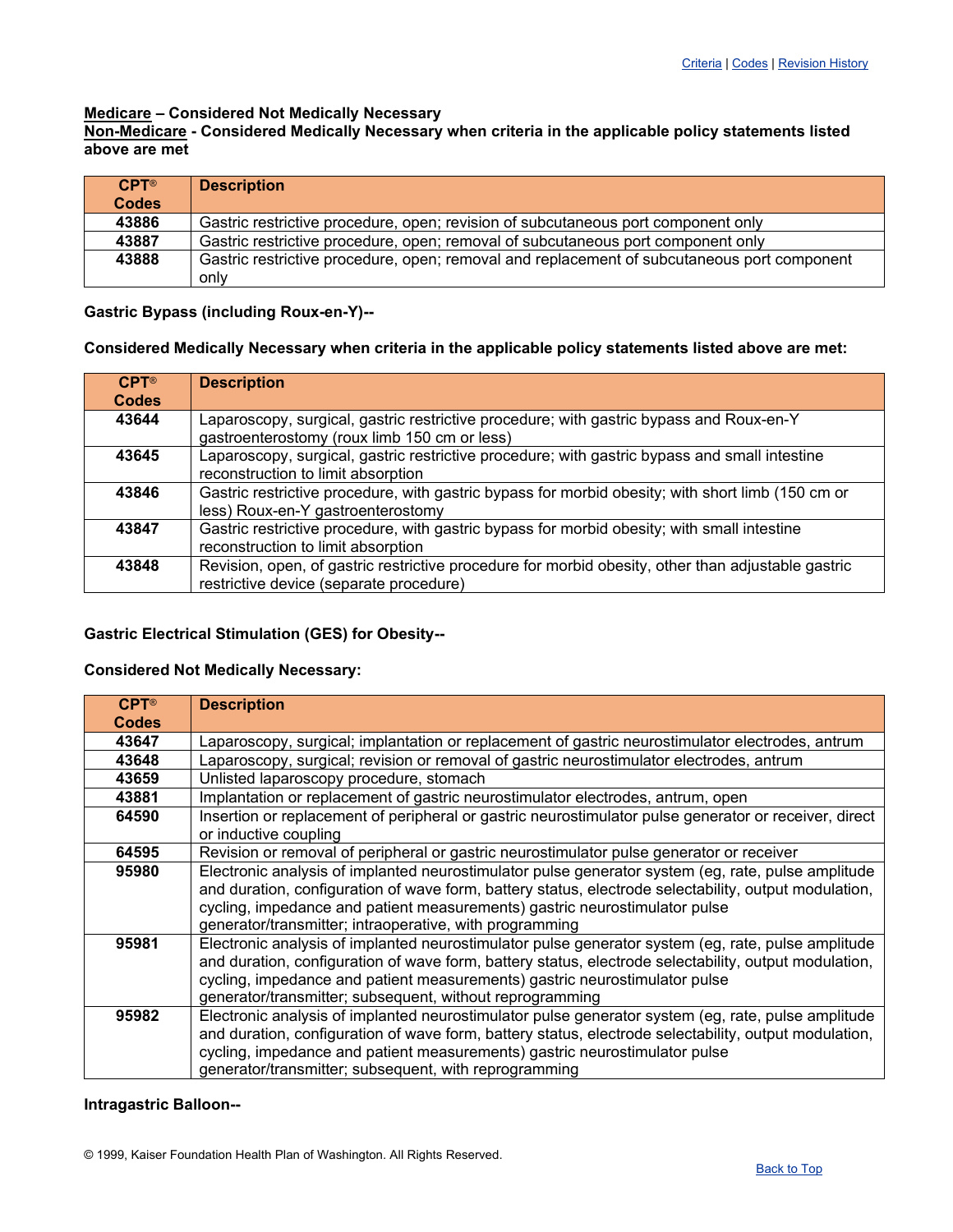## **Considered Not Medically Necessary:**

| CPT® or                                                                  | <b>Description</b> |
|--------------------------------------------------------------------------|--------------------|
| <b>HCPC</b>                                                              |                    |
| <b>Codes</b>                                                             |                    |
| No Specific Codes – often submitted as 43999 Unlisted procedure, stomach |                    |

#### **Gastric Bypass for GERD--**

## **Considered Not Medically Necessary:**

| $CPT^{\circledR}$<br><b>Codes</b> | <b>Description</b>                                                                                                                            |
|-----------------------------------|-----------------------------------------------------------------------------------------------------------------------------------------------|
| 43644                             | Laparoscopy, surgical, gastric restrictive procedure; with gastric bypass and Roux-en-Y<br>gastroenterostomy (roux limb 150 cm or less)       |
| 43645                             | Laparoscopy, surgical, gastric restrictive procedure; with gastric bypass and small intestine<br>reconstruction to limit absorption           |
| 43846                             | Gastric restrictive procedure, with gastric bypass for morbid obesity; with short limb (150 cm or<br>less) Roux-en-Y gastroenterostomy        |
| 43847                             | Gastric restrictive procedure, with gastric bypass for morbid obesity; with small intestine<br>reconstruction to limit absorption             |
| 43848                             | Revision, open, of gastric restrictive procedure for morbid obesity, other than adjustable gastric<br>restrictive device (separate procedure) |

**\*Note:** Codes may not be all-inclusive. Deleted codes and codes not in effect at the time of service may not be covered.

**\*\***To verify authorization requirements for a specific code by plan type, please use the **[Pre-authorization Code Check](https://wa-provider.kaiserpermanente.org/home/pre-auth/search)**.

CPT codes, descriptions and materials are copyrighted by the American Medical Association (AMA). HCPCS codes, descriptions and materials are copyrighted by Centers for Medicare Services (CMS).

|            | Date Created   Date Reviewed                                                                                                                                                                                                                                                                                                                                                                                       | Date Last<br><b>Revised</b> |
|------------|--------------------------------------------------------------------------------------------------------------------------------------------------------------------------------------------------------------------------------------------------------------------------------------------------------------------------------------------------------------------------------------------------------------------|-----------------------------|
| 02/01/1999 | 07/06/2010 <sup>MDCRPC</sup> , 05/03/2011 <sup>MDCRPC</sup> , 03/06/2012 <sup>MDCRPC</sup> , 01/08/2013 <sup>MDCRPC</sup> ,<br>03/5/2013MDCRPC, 09/03/2013MPC, 07/01/2014MPC 01/06/2015 MPC, 05/05/2015 MPC,<br>03/01/2016 <sup>MPC</sup> , 01/03/2017 <sup>MPC</sup> , 11/07/2017 <sup>MPC</sup> , 09/04/2018 <sup>MPC</sup> , 09/03/2019 <sup>MPC</sup><br>09/01/2020 <sup>MPC</sup> , 09/07/2021 <sup>MPC</sup> | 01/07/2022                  |

**MDCRPC Medical Director Clinical Review and Policy Committee** MPC Medical Policy Committee

<span id="page-17-0"></span>

| <b>Revision</b><br><b>History</b> | <b>Description</b>                                                                                                                              |
|-----------------------------------|-------------------------------------------------------------------------------------------------------------------------------------------------|
| 05/05/2015                        | KP-516: Medical policy has been revised to highlight treatment for bariatric complications and<br>repeat bariatric surgical procedure criteria. |
| 09/01/2015                        | Revised Laparoscopic Sleeve Gastrectomy L34166 and L34157                                                                                       |
| 04/05/2016                        | Added MTAC Review for Intragastric Balloons                                                                                                     |
| 06/20/2016                        | Added MTAC Review for Roux-en-Y Gastric Bypass (RYGB) Surgery for Obese Patients with                                                           |
|                                   | Severe Gastroesophageal Reflux Disease (GERD)                                                                                                   |
| 09/28/2017                        | Added Gastric Electrical Stimulation codes                                                                                                      |
| 11/02/2017                        | PEBB criteria updated                                                                                                                           |
| 02/14/2017                        | Added non-covered procedures from CWQI                                                                                                          |
| 03/27/2018                        | Added LCA A53028                                                                                                                                |
| 04/17/2018                        | Added Hayes review - Intragastric Balloons for Treatment of Obesity                                                                             |
| 10/06/2020                        | MPC approved the MCG 24 <sup>th</sup> ed. guideline for Intragastric Balloon Device: A-0970                                                     |